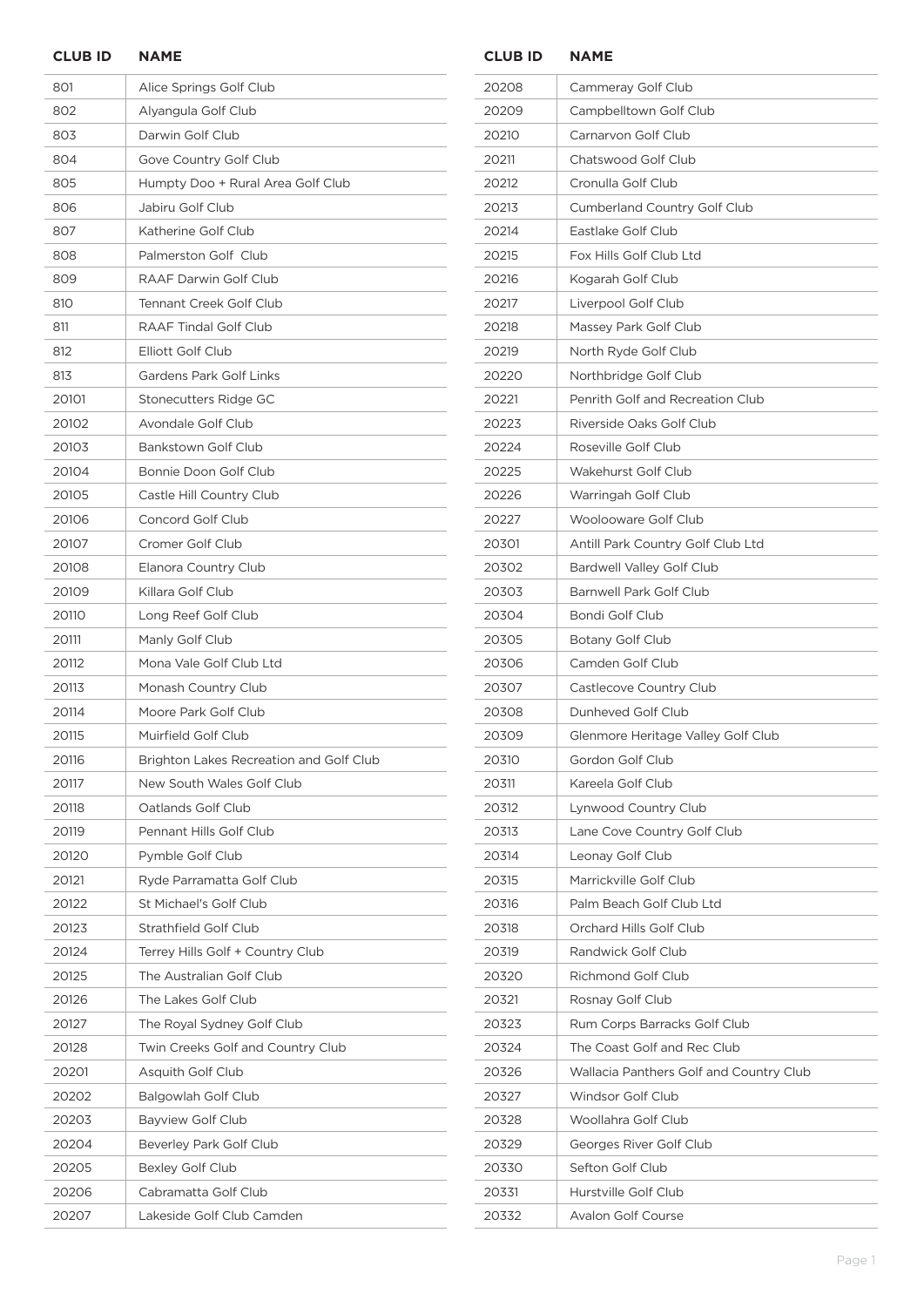| <b>CLUB ID</b> | <b>NAME</b>                             |
|----------------|-----------------------------------------|
| 20333          | <b>Fairfield Golf Club</b>              |
| 20391          | <b>Avalon Ladies Golf Club</b>          |
| 20393          | Wisemans Ferry Golf Club                |
| 20394          | North Turramurra Ladies Golf Club       |
| 20504          | Honiara Golf Club                       |
| 20505          | Lord Howe Island Golf Club              |
| 20506          | Norfolk Island Golf Club                |
| 20507          | Port Vila Golf and Country Club         |
| 20508          | Macquarie Links International Golf Club |
| 20509          | Macarthur Grange Country Club           |
| 20511          | Golfers Club NSW                        |
| 20601          | Bigga Golf Club                         |
| 20602          | Bombala Golf Club Ltd                   |
| 20603          | Braidwood Servicemens Club Ltd          |
| 20605          | Coolamatong Snowy Mountain Country Club |
| 20606          | Cooma Golf Club                         |
| 20607          | Crookwell Golf Club                     |
| 20608          | Delegate Country Club                   |
| 20609          | <b>Federal Golf Club</b>                |
| 20610          | Gold Creek Golf Club                    |
| 20611          | Goulburn Golf Club                      |
| 20612          | <b>Gunning Golf Club</b>                |
| 20614          | Murrumbidgee Country Club               |
| 20616          | Queanbeyan Golf Club                    |
| 20617          | Fairbairn Golf Club Inc                 |
| 20618          | Royal Canberra Golf Club                |
| 20619          | Royal Military College Golf Club        |
| 20620          | Taralga Golf Club                       |
| 20621          | Thredbo Golf Club                       |
| 20622          | <b>Tully Park Golf Club</b>             |
| 20623          | Belconnen Magpies Golf Club             |
| 20624          | Yass Golf Club                          |
| 20625          | Yowani Country Club                     |
| 20626          | Gungahlin Lakes Golf Club               |
| 20701          | <b>Blackheath Golf Club</b>             |
| 20703          | Gulgong Golf Club                       |
| 20704          | Henbury Sport and Recreation Club Ltd   |
| 20706          | Leura Golf Club                         |
| 20707          | Lithgow Golf Club Ltd                   |
| 20708          | Mudgee Golf Club                        |
| 20709          | Oberon Golf Club                        |
| 20710          | <b>Portland Golf Club</b>               |
| 20711          | Springwood Country Club                 |
| 20712          | Wentworth Falls Country Club            |
| 20730          | Broken Hill Golf + Country Club         |
| 20731          | South Broken Hill Golf Club             |
| 20801          | Everglades Country Club                 |
| 20802          | Gosford Golf Club                       |

| CLUB ID | <b>NAME</b>                               |
|---------|-------------------------------------------|
| 20803   | Mangrove Mountain Memorial Club           |
| 20804   | Morisset Country Club                     |
| 20805   | <b>Breakers Country Club</b>              |
| 20806   | <b>Toukley Golf Club</b>                  |
| 20807   | <b>Shelly Beach Golf Club</b>             |
| 20808   | Wyong Golf Club                           |
| 20809   | The Springs Golf and Country Club         |
| 20810   | Magenta Shores Golf and Country Club      |
| 20811   | Kooindah Waters Golf Club                 |
| 20901   | <b>Bathurst Golf Club</b>                 |
| 20902   | <b>Blayney Golf Club</b>                  |
| 20903   | Canowindra Golf Club                      |
| 20904   | Cowra Golf Club                           |
| 20905   | Cumnock Golf Club Inc                     |
| 20907   | Manildra Golf Club                        |
| 20908   | Molong Golf Club                          |
| 20909   | Orange Ex-Services Country Golf Club      |
| 20910   | Duntryleague Golf Club                    |
| 20911   | Sunny Ridge Golf Club                     |
| 20912   | Wellington Golf Club                      |
| 20914   | <b>Yeoval Golf Club</b>                   |
| 21001   | Bega Country Club                         |
| 21002   | Bermagui Country Club                     |
| 21004   | Catalina Country Club                     |
| 21006   | Eden Gardens Country Club                 |
| 21007   | Moruya Golf Club                          |
| 21008   | Narooma Golf Club                         |
| 21009   | Pambula-Merimbula Golf Club               |
| 21010   | Tathra Beach Country Club                 |
| 21011   | Tura Beach Country Club                   |
| 21012   | <b>Tuross Head Country Club</b>           |
| 21013   | Mandeni Golf Club                         |
| 21101   | Aberdeen Golf Club                        |
| 21102   | <b>Branxton Golf Club</b>                 |
| 21103   | Cessnock Golf Club                        |
| 21104   | <b>Cypress Lakes Golf Club</b>            |
| 21105   | Denman Golf Club                          |
| 21106   | Dungog and District Golf Club             |
| 21107   | Kurri Kurri Golf Club                     |
| 21108   | Maitland Golf Club - Easts Leisure + Golf |
| 21109   | Merriwa Golf Club                         |
| 21110   | Murrurundi Golf Club                      |
| 21111   | Muswellbrook Golf Club                    |
| 21112   | Scone Golf Club                           |
| 21113   | Singleton Golf Club                       |
| 21114   | Stroud Golf Club                          |
| 21116   | Paterson Golf Club                        |
| 21117   | The Vintage Golf Club                     |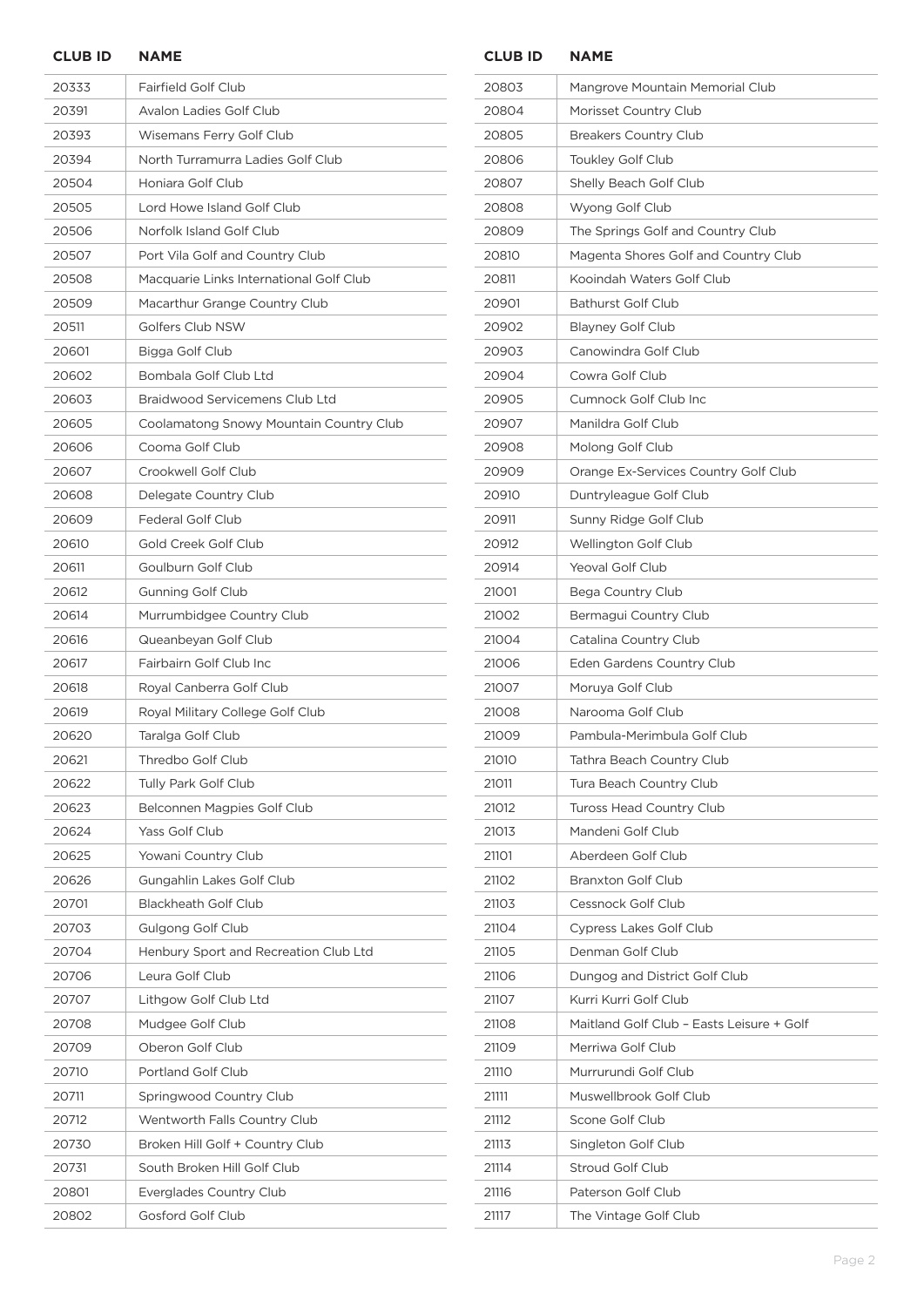| <b>CLUB ID</b> | <b>NAME</b>                                                 |
|----------------|-------------------------------------------------------------|
| 21118          | Hunter Valley Golf and Country Club                         |
| 21202          | Gibraltar Country Club                                      |
| 21203          | <b>Bowral Golf Club</b>                                     |
| 21204          | Callala RSL Country Golf Club                               |
| 21205          | Gerringong Golf Club Inc                                    |
| 21206          | <b>Highlands Golf Club</b>                                  |
| 21207          | <b>HMAS Creswell Golf Club</b>                              |
| 21208          | Jamberoo Golf Club Ltd                                      |
| 21209          | Kangaroo Valley Country Club                                |
| 21210          | Kiama Golf Club                                             |
| 21211          | Mollymook Golf Club Ltd                                     |
| 21212          | Moss Vale Golf Club                                         |
| 21213          | Mt Broughton Golf Club                                      |
| 21214          | Nowra Golf and Recreation Club                              |
| 21215          | Port Kembla Golf Club                                       |
| 21216          | <b>Russell Vale Golf Club</b>                               |
| 21217          | The Links Shell Cove                                        |
| 21218          | The Country Club St Georges Basin                           |
| 21219          | Sussex Inlet Golf Club                                      |
| 21220          | The Grange Golf Club                                        |
| 21221          | The Country Club Vincentia                                  |
| 21222          | Wollongong Golf Club                                        |
| 21223          | Shoalhaven Heads Golf Club Ltd                              |
| 21225          | Worrigee Links Golf Course (Shoalhaven Ex-Ser-<br>vicemans) |
| 21301          | Bogan Gate Golf Club                                        |
| 21303          | Caragabal Country Golf Club                                 |
| 21304          | Condobolin Sports Club Ltd                                  |
| 21306          | Forbes Golf Club                                            |
| 21307          | Grenfell Country Club                                       |
| 21309          | Lake Cargelligo Golf Club                                   |
| 21311          | Parkes Golf Club                                            |
| 21312          | Peak Hill Golf Club Co-Operative Ltd                        |
| 21313          | Rankin Springs Golf Club                                    |
| 21314          | <b>Trundle Golf Club</b>                                    |
| 21315          | Weethalle Country Golf Club                                 |
| 21401          | <b>Bulahdelah Golf Club</b>                                 |
| 21402          | <b>Kew Country Club</b>                                     |
| 21404          | Forster-Tuncurry Golf Club                                  |
| 21405          | Gloucester Country Club Ltd                                 |
| 21407          | Port Macquarie Golf Club                                    |
| 21408          | Club Taree - Golf                                           |
| 21409          | Wauchope Golf Club                                          |
| 21410          | Wingham Golf Club                                           |
| 21413          | Coomba Park Golf and Country Club                           |
| 21414          | Harrington Waters Golf Club                                 |
| 21415          | <b>Tallwoods Golf Club</b>                                  |
| 21501          | Bellingen Golf Club                                         |
| 21502          | <b>Bonville Golf Resort</b>                                 |

| <b>CLUB ID</b> | <b>NAME</b>                        |
|----------------|------------------------------------|
| 21503          | <b>Bowraville Golf Club</b>        |
| 21504          | Coffs Harbour Golf Club            |
| 21505          | Crescent Head Country Club         |
| 21506          | Dorrigo RSL Golf Club              |
| 21507          | Frederickton Golf Club             |
| 21508          | <b>Grafton District Golf Club</b>  |
| 21509          | Kempsey Golf Club                  |
| 21510          | Macksville Country Club            |
| 21512          | Sawtell Golf Club                  |
| 21513          | Woolgoolga RSL Golf Club           |
| 21514          | South West Rocks Country Club      |
| 21515          | CEX Urunga Golf Club               |
| 21601          | Commercial Albury Golf Club        |
| 21602          | Corowa Golf Club                   |
| 21603          | Howlong Country Golf Club          |
| 21605          | Jindera Country Golf Club          |
| 21606          | Rand Golf Club                     |
| 21607          | Thurgoona Country Club Resort      |
| 21608          | Walla Walla Golf Club              |
| 21611          | Nambucca Heads Island Golf Club    |
| 21701          | Ashford Golf Club                  |
| 21703          | Deepwater Golf Club                |
| 21704          | Delungra Golf Club                 |
| 21705          | Emmaville Golf Club Inc            |
| 21706          | Glen Innes Golf Club               |
| 21707          | Guyra Bowling and Recreation Club  |
| 21708          | Inverell Golf Club                 |
| 21709          | Tenterfield Golf Club              |
| 21801          | <b>Belmont Golf Club</b>           |
| 21802          | Charlestown Golf Club              |
| 21803          | Hawks Nest Golf Club               |
| 21804          | Horizons Golf Resort               |
| 21805          | Karuah Golf Club                   |
| 21806          | Merewether Golf Club               |
| 21807          | Muree Golf Club                    |
| 21808          | Nelson Bay Golf Club               |
| 21809          | Newcastle Golf Club                |
| 21810          | <b>Shortland Waters Golf Club</b>  |
| 21811          | Sugar Valley Golf Club             |
| 21812          | Tanilba Bay Golf Club              |
| 21813          | The Palms Golf Course              |
| 21814          | <b>Toronto Country Club</b>        |
| 21815          | Waratah Golf Club                  |
| 21816          | Beresfield Golf Club               |
| 21817          | Pacific Dunes Golf Club            |
| 21890          | <b>Beresfield Ladies Golf Club</b> |
| 21901          | <b>Bellata Golf Club</b>           |
| 21902          | Bingara Sporting Club              |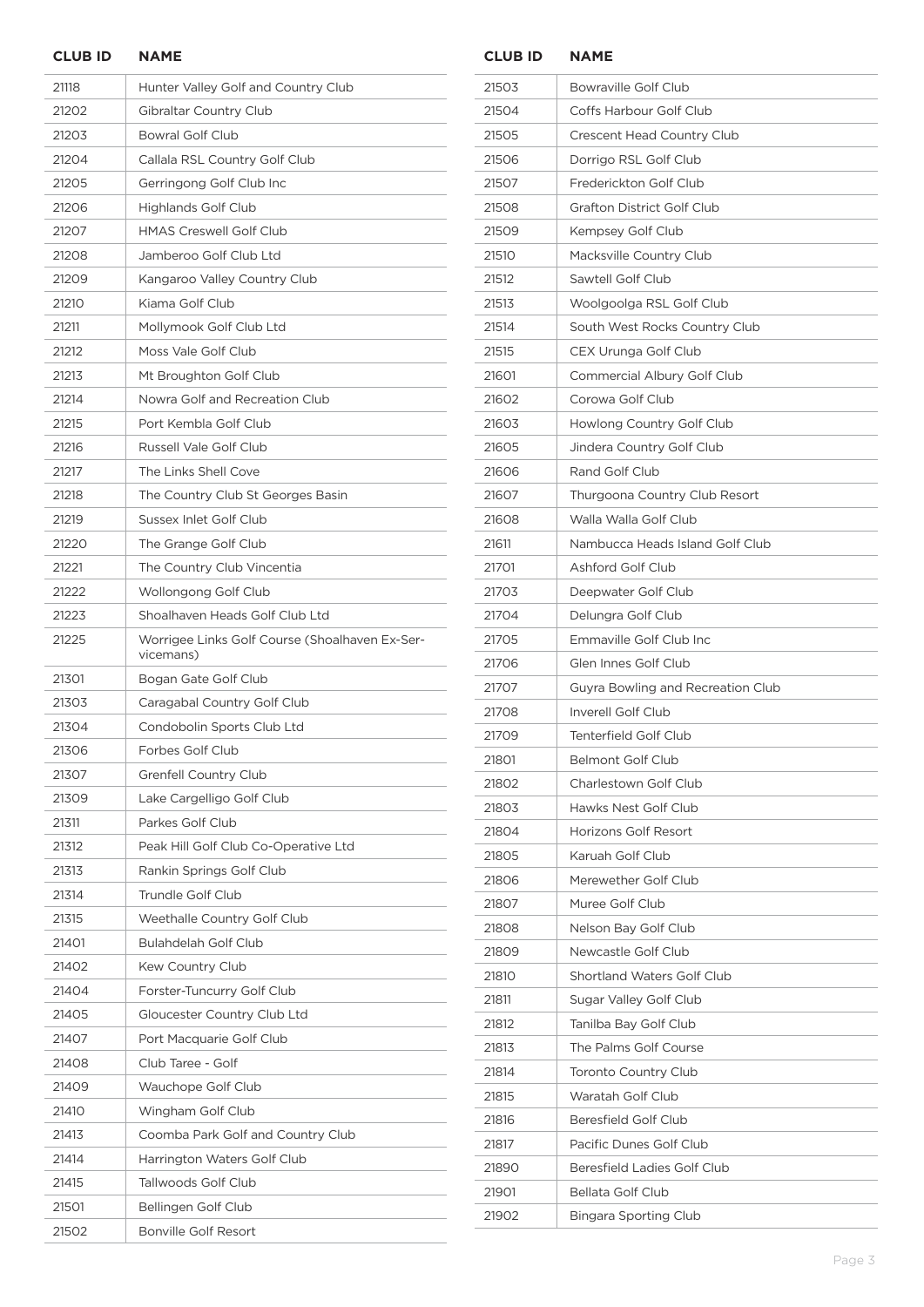| <b>CLUB ID</b> | <b>NAME</b>                              |
|----------------|------------------------------------------|
| 21905          | Moree Golf Club Ltd                      |
| 21906          | Mungindi Golf Club                       |
| 21907          | Narrabri Golf Club                       |
| 21909          | Warialda Golf and Bowling Club           |
| 21910          | Wee Waa Golf Club                        |
| 22001          | <b>Ballina Golf and Sports Club</b>      |
| 22002          | Byron Bay Golf Club                      |
| 22003          | Casino Golf Club                         |
| 22004          | Coolangatta and Tweed Heads Golf Club    |
| 22005          | Coraki Golf Club                         |
| 22006          | Iluka Golf Club Ltd                      |
| 22007          | Kyogle Golf Club                         |
| 22008          | Lismore Workers Golf Club                |
| 22009          | MacLean Golf Club                        |
| 22010          | Mullumbimby Golf Club                    |
| 22011          | Murwillumbah Golf Club                   |
| 22012          | Ocean Shores Country Club                |
| 22014          | Club Banora Golf Club                    |
| 22015          | Woodburn Evanshead Golf Club             |
| 22016          | Woodenbong District Golf Club            |
| 22017          | Yamba Golf + Country Club                |
| 22018          | <b>Teven Golf Club</b>                   |
| 22019          | <b>Bonalbo Golf Club</b>                 |
| 22020          | Pottsville Golf Club                     |
| 22101          | Armidale Golf Club                       |
| 22102          | Barraba Golf Club                        |
| 22103          | Boggabri Golf Club                       |
| 22105          | Gunnedah Golf Club                       |
| 22106          | Longyard Golf Club                       |
| 22107          | Manilla NSW Golf Club                    |
| 22108          | Nundle Golf Club                         |
| 22109          | Quirindi RSL Golf Club                   |
| 22110          | Spring Ridge Country Club                |
| 22111          | <b>Tamworth Golf Club</b>                |
| 22112          | Uralla Golf Club                         |
| 22113          | Walcha Golf Club                         |
| 22114          | Werris Creek Golf Club                   |
| 22201          | Adelong Golf Club                        |
| 22204          | <b>Batlow Golf Club</b>                  |
| 22206          | Coolamon Sport and Recreation Club       |
| 22207          | Corryong Golf Club                       |
| 22208          | <b>Culcairn Golf Club</b>                |
| 22209          | Ganmain Golf Club                        |
| 22210          | Grong Grong Golf Club                    |
| 22211          | Henty Golf Club                          |
| 22212          | Holbrook Returned Servicemen's Golf Club |
| 22214          | Junee Golf Club                          |
| 22215          | Kapooka Golf Club                        |

| <b>CLUB ID</b> | <b>NAME</b>                           |
|----------------|---------------------------------------|
| 22216          | Khancoban Country Club                |
| 22217          | Leeton Soldiers Golf Club             |
| 22218          | Lockhart Golf Club                    |
| 22219          | Narrandera Golf Club                  |
| 22221          | Rosewood Golf Club                    |
| 22222          | The Rock Golf Club                    |
| 22223          | Tumbarumba Golf Club                  |
| 22225          | Wagga Wagga Country Club              |
| 22226          | Wagga City Golf Club                  |
| 22227          | Walwa Golf Club                       |
| 22228          | Welaregang Country Golf Club          |
| 22301          | Ariah Park Golf Club                  |
| 22302          | Binalong Golf Club Ltd                |
| 22303          | Boorowa Golf Club                     |
| 22304          | Cootamundra Country Club              |
| 22305          | Gundagai Services Golf Club           |
| 22306          | Harden Country Club                   |
| 22309          | <b>Temora Golf Club</b>               |
| 22310          | <b>Tumut Golf Club</b>                |
| 22311          | West Wyalong S and C Sports Club      |
| 22312          | Young Golf Club                       |
| 22314          | Clover Leigh Golf Club                |
| 22315          | Talbingo Golf Club                    |
| 22401          | Albert Golf Club                      |
| 22402          | <b>Baradine Golf Club</b>             |
| 22403          | Binnaway Golf Club                    |
| 22404          | Darling River Golf Club               |
| 22405          | <b>Brewarrina District Golf Club</b>  |
| 22407          | Cobar Bowling and Golf Club           |
| 22408          | Coolah Sporting Club                  |
| 22409          | Coonabarabran Golf Club               |
| 22410          | Coonamble Golf Club                   |
| 22411          | Dubbo Golf Club                       |
| 22412          | Dunedoo Golf Club                     |
| 22413          | Gilgandra Golf Club                   |
| 22417          | Mendooran Golf Club                   |
| 22418          | Narromine Golf Club                   |
| 22419          | Nyngan Golf Club                      |
| 22421          | <b>Tottenham Golf Club</b>            |
| 22422          | Trangie Golf Club                     |
| 22423          | <b>Walgett District Sporting Club</b> |
| 22424          | Wanaaring Golf Club                   |
| 22425          | Warren Golf Club                      |
| 22426          | White Sands Golf Club                 |
| 22501          | Berrigan Golf and Bowling Club        |
| 22502          | Coleambally Golf Club                 |
| 22504          | Deniliquin Golf Club                  |
| 22505          | Finley Golf Club                      |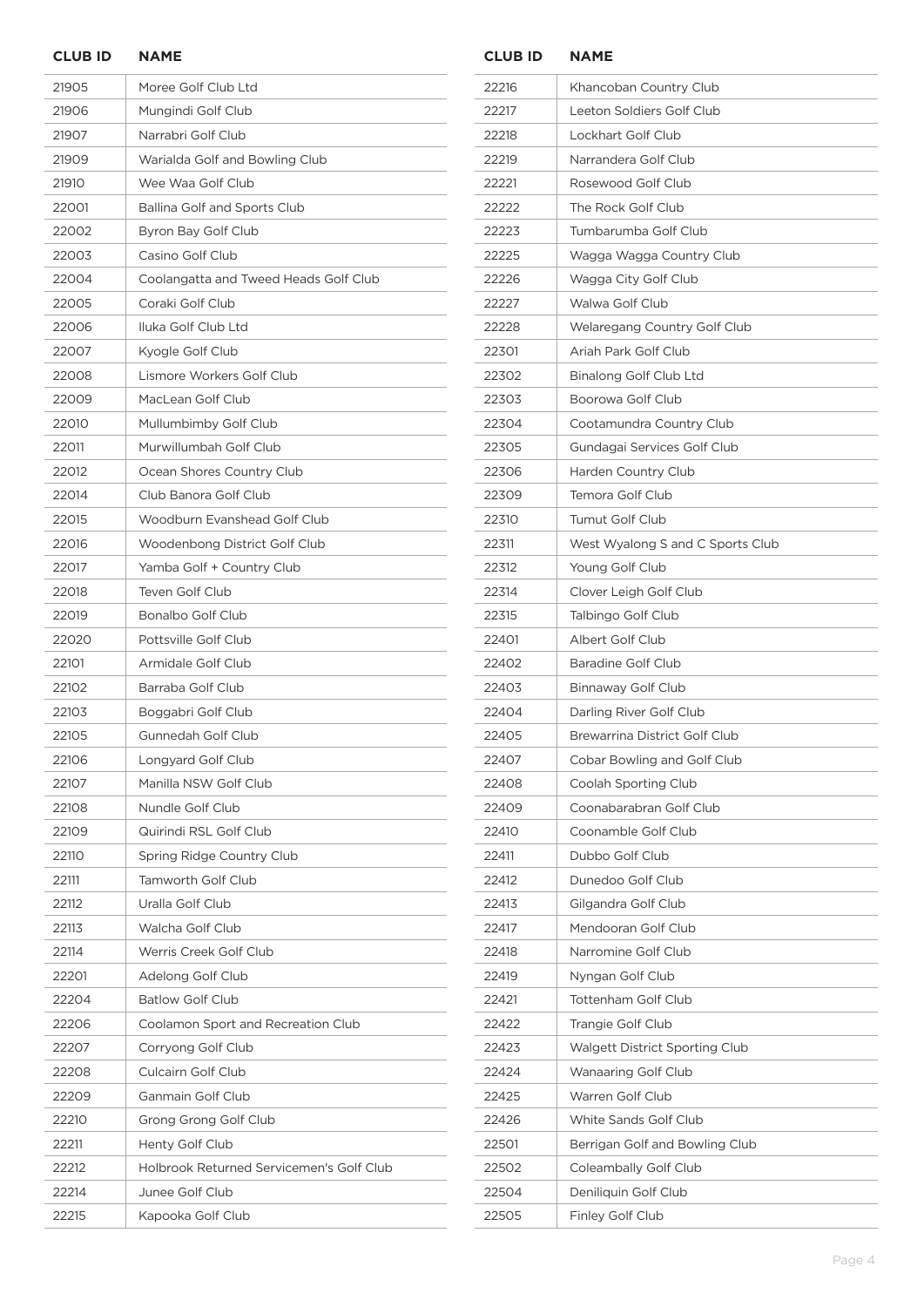| <b>CLUB ID</b> | <b>NAME</b>                             |
|----------------|-----------------------------------------|
| 22506          | Goolgowi Golf Club                      |
| 22507          | <b>Griffith Golf Club</b>               |
| 22508          | Hay Bowling and Golf Club               |
| 22509          | Jerilderie Golf Club and Sports Club    |
| 22510          | Lachlan River Sporting Club (Hillston)  |
| 22512          | Oaklands Golf Club                      |
| 22513          | Yenda Golf Club                         |
| 22514          | Tooleybuc Sporting Golf Club            |
| 23801          | <b>Qantas Golf Club</b>                 |
| 24001          | Chinese Golf Association Australia - SC |
| 24002          | SOGO Golf NSW -SC                       |
| 24003          | NSW Chemists Golf Club - SC             |
| 24004          | The Golf Project - SC                   |
| 24005          | Piranha Golf Club - SC                  |
| 24006          | NSW Maccabi Golf Club - SC              |
| 24007          | NSW Taxi Golf Association Inc. -SC      |
| 24008          | Milperra Golf P/L - SC                  |
| 24009          | Serbian Australian Golf ACT Inc - SC    |
| 24010          | Take a stroke for stroke - SC           |
| 24011          | Golf Buddies - SC                       |
| 24012          | Chinese Golf Association - SC           |
| 24013          | Kiwi Golf Club Sydney - SC              |
| 24014          | Sydney Kiwi Golf Club Inc - SC          |
| 24015          | Nomads Golf Club (Syd Nth) - SC         |
| 24016          | Nomads Golf Club (Syd Sth) - SC         |
| 24017          | Otter's Pocket Golf Club - SC           |
| 25000          | NSW Golf League                         |
| 25004          | Warringah Golf Club - GAA               |
| 25005          | Warringah Golf Club - GAA (No 2)        |
| 25101          | Bingara Gorge Golf Course               |
| 25102          | Capital Public Golf Course              |
| 25104          | The Ridge Golf Course                   |
| 25105          | The Moorings Golf Club                  |
| 25106          | North Turramurra Public Golf Club       |
| 25109          | Viney Creek Golf Club                   |
| 30101          | Ranfurlie Golf Club                     |
| 30102          | <b>Box Hill Golf Club</b>               |
| 30103          | Cheltenham Golf Club                    |
| 30104          | Gardiners Run Golf Club                 |
| 30105          | Churchill Park Golf Club                |
| 30106          | Commonwealth Golf Club                  |
| 30107          | Cranbourne Golf Club                    |
| 30108          | Yering Meadows Golf Club                |
| 30109          | Eastern Golf Club                       |
| 30110          | Eastwood Golf Club                      |
| 30112          | Gisborne Golf Club                      |
| 30113          | Goonawarra Golf Club                    |
| 30114          | Green Acres Golf Club                   |

| <b>CLUB ID</b> | <b>NAME</b>                           |
|----------------|---------------------------------------|
| 30115          | Heidelberg Golf Club                  |
| 30116          | Huntingdale Golf Club                 |
| 30117          | Kew Golf Club                         |
| 30118          | Keysborough Golf Club                 |
| 30119          | Kingston Heath Golf Club              |
| 30120          | Kingswood Golf Club                   |
| 30121          | Kooringal Golf Club                   |
| 30122          | Latrobe Golf Club                     |
| 30123          | The National GC - Long Island         |
| 30124          | Medway Golf Club                      |
| 30125          | The Metropolitan Golf Club            |
| 30126          | Northern Golf Club                    |
| 30127          | Patterson River Golf Club             |
| 30128          | Peninsula-Kingswood Country Golf Club |
| 30129          | Riversdale Golf Club                  |
| 30130          | Rosanna Golf Club                     |
| 30131          | Rossdale Golf Club                    |
| 30132          | Royal Melbourne Golf Club             |
| 30133          | Southern Golf Club                    |
| 30134          | Spring Valley Golf Club               |
| 30135          | Mt Derrimut Golf Club                 |
| 30136          | Melbourne Airport Golf Club           |
| 30137          | Victoria Golf Club                    |
| 30138          | Churchill-Waverley GC (Waverley Site) |
| 30139          | Werribee Park Golf Club               |
| 30140          | Whittlesea Golf Club                  |
| 30141          | Woodlands Golf Club                   |
| 30142          | Yarra Yarra Golf Club                 |
| 30143          | Sanctuary Lakes Golf Club             |
| 30144          | Heritage Golf and Country Club        |
| 30145          | Sandhurst Club                        |
| 30146          | Settlers Run Golf and Country Club    |
| 30201          | Altona Lakes Golf Club                |
| 30202          | Australasian Golf Club                |
| 30203          | <b>Brighton Golf Club</b>             |
| 30204          | Camberwell Golf Club                  |
| 30205          | Centenary Park Golf Club              |
| 30206          | Creekside Golf Club                   |
| 30207          | East Malvern Golf Club                |
| 30208          | Elsternwick Park Golf Club            |
| 30209          | Forest Hills Golf Club                |
| 30210          | Glen Waverley Golf Club               |
| 30211          | Kings Park Golf Club                  |
| 30212          | Lakeside Golf Club - Melb             |
| 30215          | Mt Martha Golf Club                   |
| 30216          | Nepean Golf Club                      |
| 30217          | Northcote Golf Club                   |
| 30218          | Oakleigh Golf Club                    |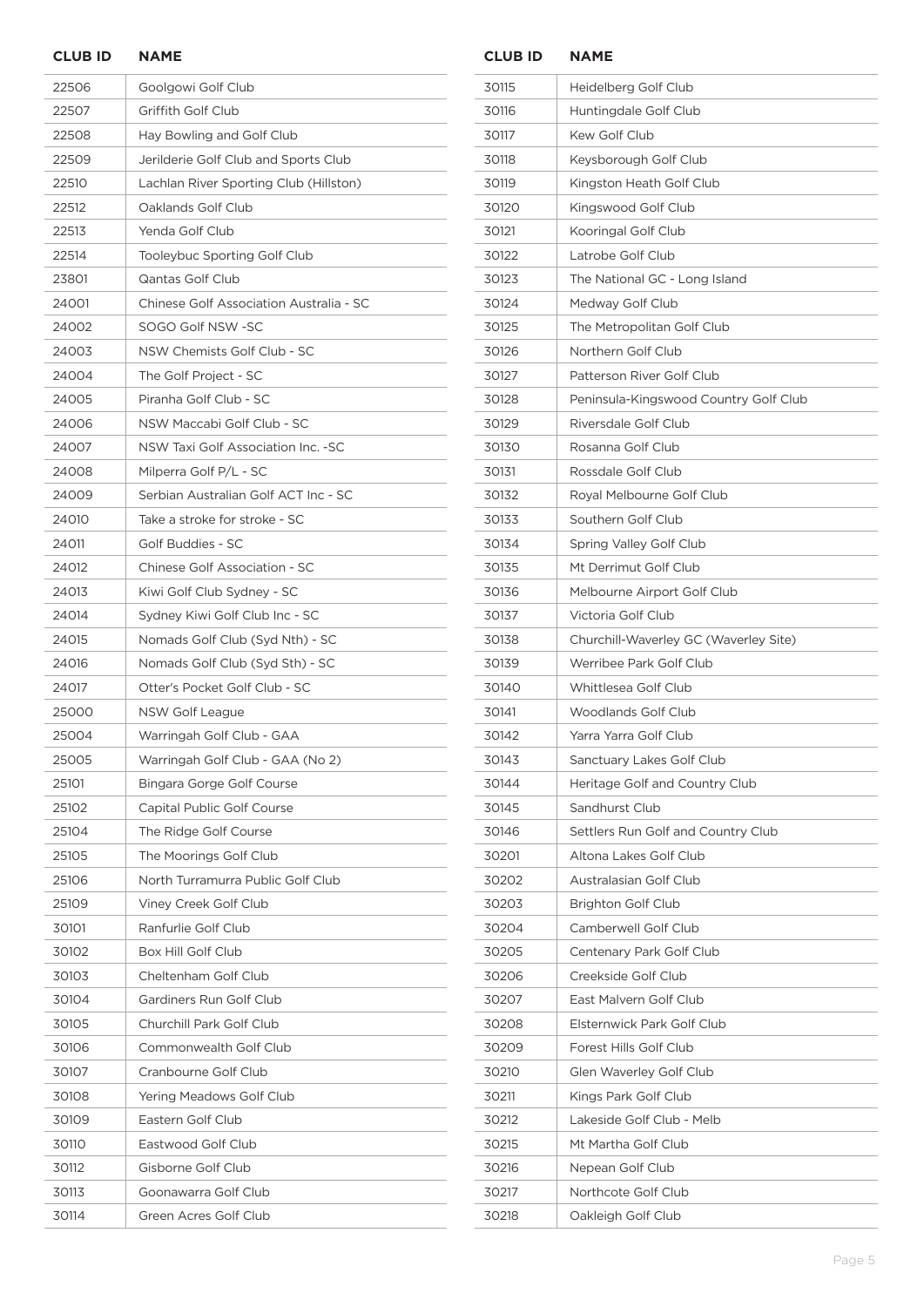| <b>CLUB ID</b> | <b>NAME</b>                           |
|----------------|---------------------------------------|
| 30219          | Olinda Golf Club                      |
| 30220          | Ringwood Golf                         |
| 30221          | Riverside Golf Club - Essendon        |
| 30222          | <b>Riverview Golf Club</b>            |
| 30223          | Royal Park Golf Club                  |
| 30224          | Sandringham Golf Club                 |
| 30225          | Tirhatuan Golf Club Inc               |
| 30226          | Wattle Park Golf Club                 |
| 30227          | Westgate Golf Club                    |
| 30229          | Yarra Valley Country Club             |
| 30230          | Craigieburn Willmott Golf Club        |
| 30231          | Dorset Golf                           |
| 30232          | Yarra View Golf Club                  |
| 30233          | Growling Frog Golf Club               |
| 30234          | Yarrambat Golf Club                   |
| 30235          | Waterford Valley Golf Club            |
| 30236          | Kingston Links Golf Club              |
| 30237          | <b>Burnley Golf Club</b>              |
| 30238          | Harp Golf Club                        |
| 30239          | Scotchman's Creek Golf Club           |
| 30240          | Morack Senior's Golf Club             |
| 30301          | Eastern Sward Golf Club               |
| 30302          | RAAF Williams Laverton Base Golf Club |
| 30303          | The National Golf Club                |
| 30304          | Strathallan Golf Club                 |
| 30305          | Eynesbury Golf Club                   |
| 30401          | Avoca Golf Club                       |
| 30402          | Bacchus Marsh Golf Club               |
| 30403          | Bacchus Marsh West Golf Club          |
| 30404          | <b>Ballan Golf Club</b>               |
| 30405          | <b>Ballarat Golf Club</b>             |
| 30406          | <b>Beaufort Golf Club</b>             |
| 30407          | Buninyong Golf Club                   |
| 30408          | <b>Clunes Golf Club</b>               |
| 30409          | Creswick Golf Club                    |
| 30410          | Elmhurst Golf Club                    |
| 30411          | Lexton Golf Club                      |
| 30412          | Maryborough Golf Club                 |
| 30413          | Melton Valley Golf Club               |
| 30414          | Meredith Golf Club                    |
| 30415          | Midlands Golf Club                    |
| 30416          | Mt Xavier Golf Club                   |
| 30417          | Skipton Golf Club                     |
| 30418          | Snake Valley Golf Club                |
| 30420          | <b>Talbot Golf Club</b>               |
| 30421          | Ballarat District Golf                |
| 30501          | Axedale Golf Club                     |
| 30502          | Bamawm Golf Club                      |

| <b>CLUB ID</b> | NAME                            |
|----------------|---------------------------------|
| 30503          | <b>Belvoir Park Golf Club</b>   |
| 30504          | Bendigo Golf Club               |
| 30505          | Bridgewater-On-Loddon Golf Club |
| 30506          | Calivil Golf Club               |
| 30507          | Campaspe Golf Club              |
| 30508          | Castlemaine Golf Club           |
| 30509          | Dunolly Golf Club               |
| 30511          | Elmore Golf Club                |
| 30513          | <b>Heathcote Golf Club</b>      |
| 30514          | Inglewood Golf Club             |
| 30515          | Jarklin Golf Club               |
| 30516          | Lockington Golf Club            |
| 30517          | Marong Golf Club                |
| 30518          | Mitiamo Golf Club               |
| 30519          | Neangar Park Golf Club          |
| 30520          | Quarry Hill Golf Club Inc       |
| 30521          | Raywood Golf Club               |
| 30601          | Hepburn Springs Golf Club       |
| 30602          | Kyneton Golf Club               |
| 30603          | Maldon Golf Club                |
| 30604          | Mt Alexander Golf Club          |
| 30605          | Mt Macedon Golf Club            |
| 30606          | <b>Trentham Golf Club</b>       |
| 30607          | Woodend Golf Club Inc           |
| 30701          | Apollo Bay Golf Club            |
| 30702          | Beeac Golf Club                 |
| 30703          | Birregurra Golf Club            |
| 30704          | Camperdown Golf Club            |
| 30706          | Cobden Golf Club Inc            |
| 30707          | Colac Golf Club Inc             |
| 30708          | East Framlingham Golf Club      |
| 30710          | Lake Bolac Golf Club            |
| 30711          | Lismore Golf Club               |
| 30712          | Mortlake Golf Club              |
| 30713          | Peterborough Golf Club          |
| 30714          | Port Fairy Golf Club            |
| 30715          | Rokewood Golf Club              |
| 30716          | Terang Golf Club                |
| 30717          | Timboon Golf Club               |
| 30718          | Warrnambool Golf Club           |
| 30801          | Alexandra Golf Club             |
| 30802          | <b>Avenel Golf Club</b>         |
| 30803          | <b>Broadford Golf Club</b>      |
| 30804          | Eildon Golf Club                |
| 30805          | Euroa Golf Club                 |
| 30806          | Kilmore Golf Club               |
| 30807          | Lancefield Golf Club            |
| 30808          | Marysville Golf Club            |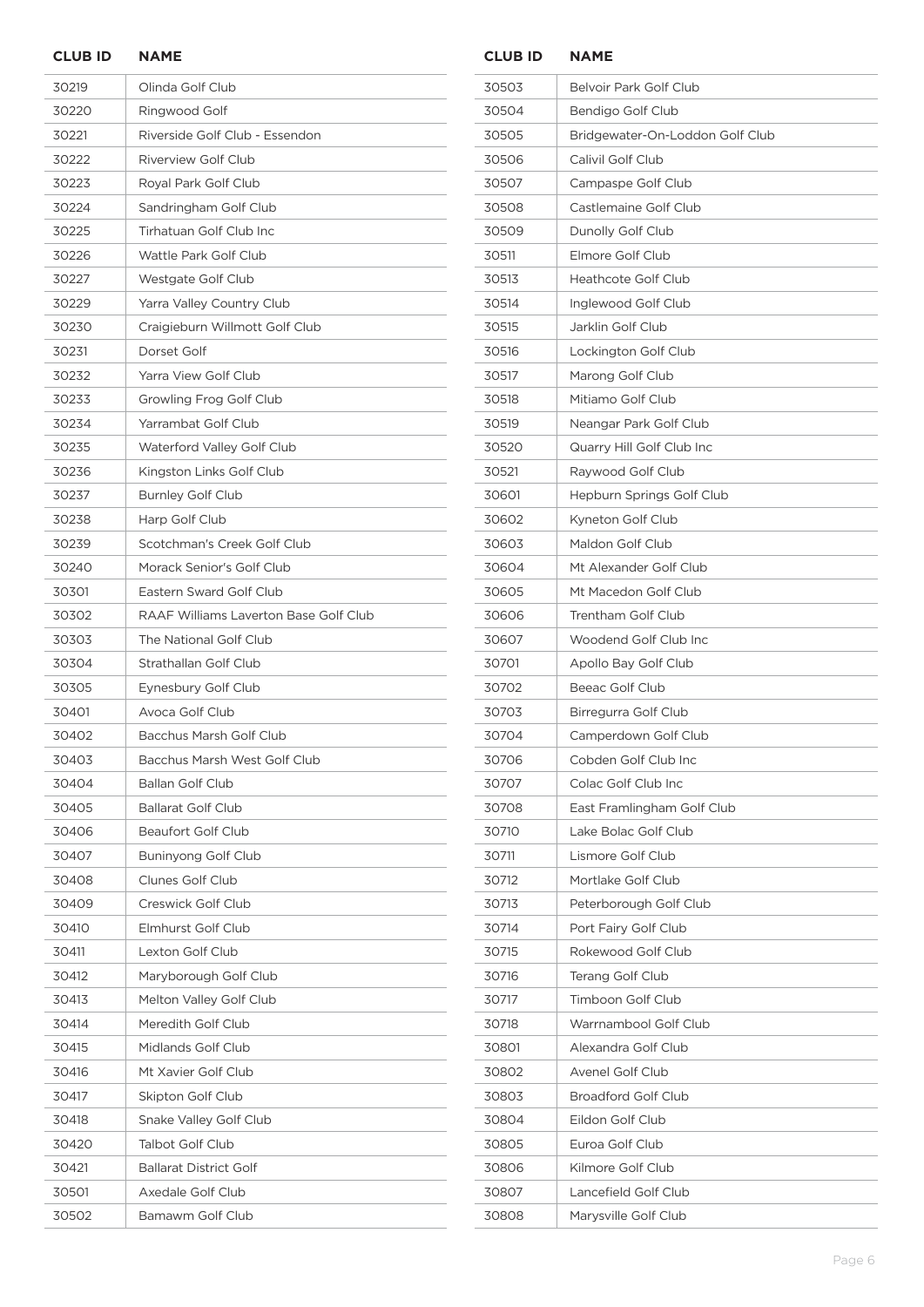| <b>CLUB ID</b> | <b>NAME</b>                            |
|----------------|----------------------------------------|
| 30809          | Nagambie Golf Club                     |
| 30812          | <b>RACV Country Club</b>               |
| 30813          | Romsey Golf Club                       |
| 30814          | Seymour Golf Club                      |
| 30815          | Strathbogie Golf Club                  |
| 30816          | Yea Golf Club                          |
| 30817          | <b>Hidden Valley Golf Club</b>         |
| 30818          | Cathedral Golf Club                    |
| 30901          | Bairnsdale Golf Club                   |
| 30902          | Buchan Valley Golf Club                |
| 30903          | <b>Heyfield Golf Club</b>              |
| 30904          | Lakes Entrance Golf Club               |
| 30905          | Loch Sport Golf Club                   |
| 30906          | Maffra Golf Club                       |
| 30907          | Mallacoota Golf Club                   |
| 30908          | Newry Golf Club                        |
| 30909          | Omeo Golf Club                         |
| 30910          | Orbost Golf Club                       |
| 30913          | Sale Golf Club Inc.                    |
| 30914          | South Pines Golf Club                  |
| 30915          | Tambo Valley Golf Club                 |
| 30916          | Toongabbie Golf Club                   |
| 30917          | Yarram Golf Club                       |
| 30918          | Kings Cove Club                        |
| 31001          | Anglesea Golf Club                     |
| 31002          | Bannockburn Golf Club                  |
| 31004          | Barwon Heads Golf Club                 |
| 31005          | Barwon Valley Golf Club                |
| 31006          | Clifton Springs Golf Club              |
| 31007          | <b>Curlewis Golf Club</b>              |
| 31008          | East Geelong Golf Club                 |
| 31009          | Lara Golf Club (previously Elcho Park) |
| 31010          | Inverleigh Golf Club                   |
| 31011          | Lonsdale Golf Club                     |
| 31012          | Lorne Golf Club                        |
| 31013          | Ocean Grove Golf Club                  |
| 31014          | Portarlington Golf Club                |
| 31015          | Queenscliff Golf Club                  |
| 31016          | Queens Park Golf Club                  |
| 31018          | St Leonards Golf Club                  |
| 31019          | <b>Torquay Golf Club</b>               |
| 31020          | Winchelsea Golf Club                   |
| 31021          | Thirteenth Beach Golf Club             |
| 31022          | The Sands Torquay Golf Club            |
| 31101          | Cobram-Barooga Golf Club               |
| 31102          | Cosgrove Golf Club                     |
| 31103          | Hill Top Golf + Country Club           |
| 31104          | Kialla Golf Club                       |

| <b>CLUB ID</b> | NAME                                            |
|----------------|-------------------------------------------------|
| 31105          | Kyabram Parkland Golf Club                      |
| 31106          | Mathoura Golf Club                              |
| 31107          | Merrigum Golf Club Inc                          |
| 31108          | Mooroopna Golf Club                             |
| 31109          | Murchison Golf Club                             |
| 31110          | Nathalia Golf Club                              |
| 31111          | Numurkah Golf Club                              |
| 31112          | <b>Rich River Golf Club</b>                     |
| 31113          | Rochester Golf Club                             |
| 31114          | Rushworth Golf Club                             |
| 31115          | Shepparton Golf Club                            |
| 31116          | <b>Strathmerton Golf Club</b>                   |
| 31117          | Tallygaroopna Golf Club                         |
| 31118          | <b>Tocumwal Golf Club</b>                       |
| 31119          | Kyabram Valley View Golf Club                   |
| 31201          | Berriwillock Golf Club                          |
| 31202          | <b>Birchip Golf Club</b>                        |
| 31203          | <b>Boort Golf Club</b>                          |
| 31204          | <b>Charlton Golf Club</b>                       |
| 31205          | Culgoa Golf Club                                |
| 31206          | Donald Golf Club                                |
| 31207          | Korong Vale Golf Club                           |
| 31209          | Sea Lake Golf Club                              |
| 31210          | <b>St Arnaud Golf Club</b>                      |
| 31211          | Wedderburn Golf Club                            |
| 31212          | Woomelang Golf Club                             |
| 31213          | Wycheproof Golf Club                            |
| 31301          | Coomealla Golf Club                             |
| 31302          | Manangatang Golf Club                           |
| 31303          | Merbein Golf Club Inc                           |
| 31304          | Mildura Golf Club                               |
| 31306          | Ouyen Golf Club                                 |
| 31308          | Red Cliffs Golf Club                            |
| 31309          | Riverside Golf Club - Mildura                   |
| 31310          | Robinvale Golf Club                             |
| 31312          | Underbool Golf Club                             |
| 31313          | Walpeup Golf Club                               |
| 31314          | Wentworth Sporting Complex Golf Club Inc        |
| 31401          | Bandiana Army Golf Club<br>Beechworth Golf Club |
| 31403<br>31404 | <b>Benalla Golf Club</b>                        |
| 31405          | Bethanga + District Golf Club                   |
|                | Boorhaman Golf Club Inc                         |
| 31406<br>31407 | <b>Bright Country Golf Club</b>                 |
| 31408          | Chiltern Golf Club                              |
| 31409          | Dederang Golf Club                              |
| 31410          | Golden Vale Golf Club                           |
| 31411          | Jubilee Golf Club                               |
|                |                                                 |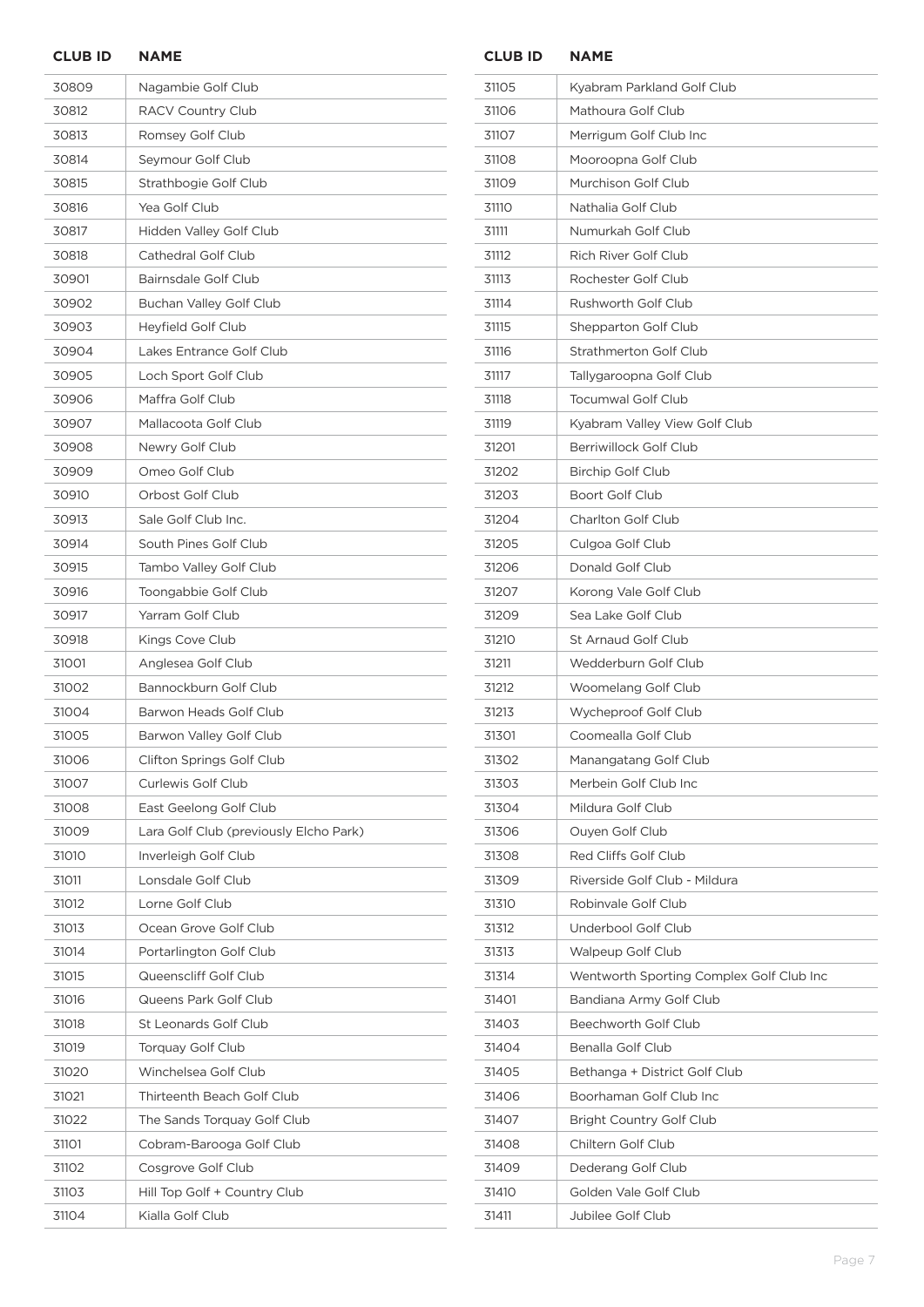| <b>CLUB ID</b> | <b>NAME</b>                         |
|----------------|-------------------------------------|
| 31412          | Mansfield Golf Club                 |
| 31413          | Mitta Mitta Golf Club               |
| 31414          | Mt Beauty Golf Club                 |
| 31415          | Myrtleford Golf Club                |
| 31416          | Rutherglen Golf Club Inc            |
| 31417          | St James Golf Club                  |
| 31418          | Tallangatta Golf Club               |
| 31419          | Tallangatta Valley Golf Club        |
| 31420          | Tarrawingee Golf Club               |
| 31421          | Wangaratta Golf Club                |
| 31423          | Yackandandah Golf Club              |
| 31424          | Yarrawonga Mulwala Golf Club Resort |
| 31425          | Wodonga Golf Club                   |
| 31501          | <b>Balranald Golf Club</b>          |
| 31502          | Barham Golf Club                    |
| 31503          | Cohuna Golf Club                    |
| 31504          | Kerang Golf Club                    |
| 31505          | Lakeside Golf Club - Lake Boga      |
| 31506          | Lalbert Golf Club                   |
| 31508          | Murrabit Golf Club                  |
| 31509          | Murray Downs Golf + Country Club    |
| 31510          | Nyah District Golf Club             |
| 31511          | Nyah West Golf Club                 |
| 31512          | Pyramid Hill Golf Club              |
| 31513          | Quambatook Golf Club                |
| 31515          | Ultima Golf Club                    |
| 31601          | Cardinia Beaconhills Golf Links     |
| 31603          | Carrington Park Golf Club           |
| 31604          | Devilbend Golf Club                 |
| 31605          | Carington Park Club at Eagle Ridge  |
| 31606          | Flinders Golf Club                  |
| 31607          | Cerberus Golf Club                  |
| 31608          | Berwick Montuna Golf Club           |
| 31609          | Mornington Golf Club                |
| 31610          | Safety Beach Golf Club              |
| 31611          | Portsea Golf Club                   |
| 31612          | Rosebud Country Club                |
| 31613          | The Dunes Golf Club                 |
| 31614          | Sorrento Golf Club                  |
| 31615          | Warburton Golf + Sporting Club      |
| 31616          | Moonah Links Golf Club              |
| 31618          | RACV Cape Schanck                   |
| 31620          | Gunnamatta Golf Club                |
| 31621          | <b>GSM Golf Club</b>                |
| 31701          | Phillip Island Golf Club Inc.       |
| 31702          | Foster Golf Club                    |
| 31703          | Korumburra Golf Club                |
| 31704          | Lang Lang Golf Club                 |

| <b>CLUB ID</b> | <b>NAME</b>                   |
|----------------|-------------------------------|
| 31705          | Leongatha Golf Club           |
| 31706          | Meeniyan Golf Club            |
| 31707          | Welshpool Golf Club           |
| 31708          | Wonthaggi Golf Club           |
| 31709          | Woorayl Golf Club             |
| 31710          | Aussie Golf Ranch             |
| 31801          | <b>Balmoral Golf Club</b>     |
| 31802          | Casterton Golf Club           |
| 31803          | Coleraine Golf Club           |
| 31804          | Dartmoor Golf Club            |
| 31805          | <b>Grampians Golf Club</b>    |
| 31806          | <b>Hamilton Golf Club</b>     |
| 31807          | Heywood Golf Club             |
| 31808          | MacArthur Golf Club           |
| 31809          | Merino Golf Club              |
| 31810          | Mooralla Golf Club            |
| 31811          | ParklandsGolf Club            |
| 31813          | <b>Portland Golf Club</b>     |
| 31814          | Willaura Golf Club            |
| 31901          | Drouin Golf and Country Club  |
| 31902          | Garfield Golf Club            |
| 31903          | Mirboo North Golf Club        |
| 31904          | Moe Golf Club                 |
| 31905          | Morwell Golf Club             |
| 31906          | Pakenham & District Golf Club |
| 31907          | Trafalgar Golf Club           |
| 31908          | Traralgon Golf Club           |
| 31909          | <b>Warragul Country Club</b>  |
| 31910          | Yallourn Golf Club            |
| 31911          | Churchill + Monash Golf Club  |
| 32001          | Apsley Golf Club              |
| 32002          | Aradale Golf Club             |
| 32003          | <b>Baker Golf Club</b>        |
| 32004          | <b>Brim Golf Club</b>         |
| 32005          | Chalambar Golf Club           |
| 32006          | Dimboola Golf Club            |
| 32007          | Drung Golf Club               |
| 32008          | Edenhope Golf Club            |
| 32009          | Glenorchy Golf Club Inc       |
| 32010          | Goroke Golf Club              |
| 32011          | Grange Golf Club              |
| 32012          | <b>Harrow Golf Club</b>       |
| 32013          | Hopetoun Golf Club            |
| 32014          | Horsham Golf Club             |
| 32015          | Jeparit Golf Club             |
| 32016          | Kaniva Golf Club              |
| 32018          | Minyip Golf Club              |
| 32019          | Moor Park Golf Club           |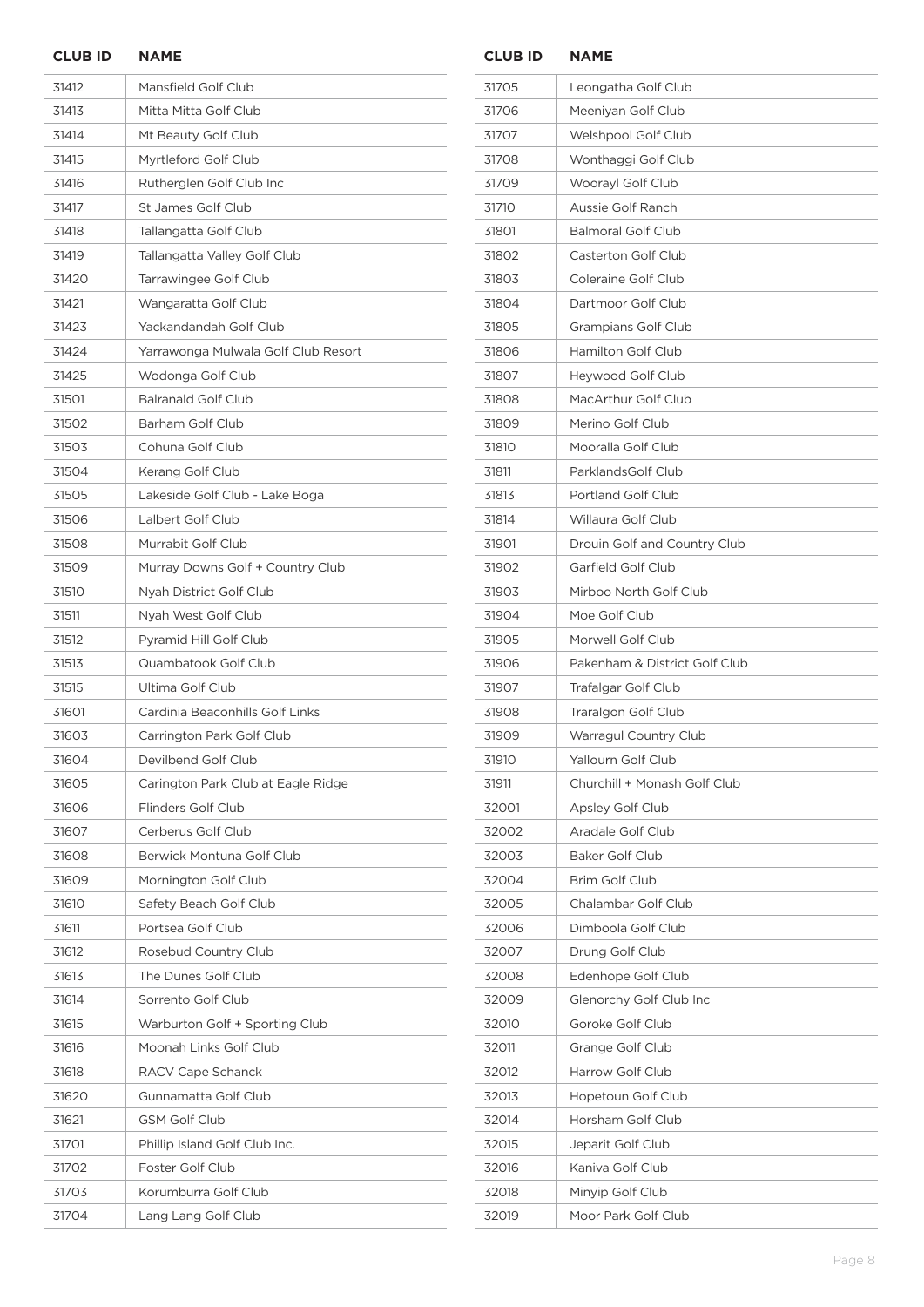| <b>CLUB ID</b> | <b>NAME</b>                              |
|----------------|------------------------------------------|
| 32020          | Murtoa Golf Club                         |
| 32021          | Natimuk Golf Club                        |
| 32022          | Nhill Golf Club                          |
| 32023          | Pimpinio Golf Club                       |
| 32024          | Rainbow Golf Club                        |
| 32025          | Rupanyup Golf Club                       |
| 32026          | Serviceton Golf Club                     |
| 32027          | Sheep Hills Golf Club                    |
| 32028          | <b>Stawell Golf Club</b>                 |
| 32029          | <b>Toolondo Golf Club</b>                |
| 32030          | <b>Wallaloo Golf Club</b>                |
| 32031          | Warracknabeal Golf Club                  |
| 32032          | Halls Gap Golf Club                      |
| 32105          | Bundoora Park Golf Course - RACV         |
| 32106          | Camberwell (Freeway) Golf Course         |
| 32107          | Centenary Park Golf Course               |
| 32125          | Riverside Golf + Tennis Centre           |
| 32130          | Tirhatuan Lakes Golf Course - GAA        |
| 32134          | <b>Tirhatuan Club Access</b>             |
| 32136          | Mandalay Golf Club                       |
| 32201          | Italian Golf Association Golf Club - Vic |
| 32212          | <b>Crest Social Golf Club</b>            |
| 32217          | Fairway Club Inc                         |
| 32224          | Kalora Park Social Golf Club             |
| 32232          | North Balwyn Allcomers                   |
| 32249          | Spring Park Golf Course                  |
| 32250          | The Aegean SGC                           |
| 32252          | Vic Taxi Golf Association Inc            |
| 32254          | Victorian Chemist Social Golf Club       |
| 33001          | East Bentleigh YWCA Golf Club            |
| 33002          | Malverndale Golf Club                    |
| 33003          | Malvern Park Ladies Golf Club            |
| 33004          | Mentone Golf Club                        |
| 33005          | Normanby Park Golf Club                  |
| 33006          | Parkview Golf Club                       |
| 33007          | Timbertop Golf Club                      |
| 33009          | Yarra Bend Ladies Golf Club              |
| 33010          | Yarrambat Park Ladies Golf Club          |
| 33011          | Lakeside Ladies Golf Club                |
| 33012          | Nepean Womens Golf Club                  |
| 33013          | Ivanhoe Ladies Golf Club                 |
| 33014          | <b>Riverview Ladies Golf Club</b>        |
| 33015          | Wattle Park Ladies Golf Club             |
| 33016          | <b>Morack Ladies Golf Club</b>           |
| 33017          | Sandringham Golf Club Associates         |
| 33018          | Growling Frog Ladies Golf Club           |
| 33019          | <b>Bundoora Ladies Golf Club</b>         |
| 33020          | Stud Valley Ladies Golf Club I           |

| <b>CLUB ID</b> | <b>NAME</b>                               |
|----------------|-------------------------------------------|
| 33021          | Burnley Women's Golf Club Inc             |
| 33022          | Oakleigh Ladies Golf Club Inc             |
| 33023          | Elsternwick Park Women's Golf             |
| 33024          | Royal Park Ladies Golf Club In            |
| 33102          | Dorset Golf Club - Women                  |
| 33103          | Goose Gully Golf Club                     |
| 34001          | Capital Golf Club                         |
| 34103          | Golden Olive Golf Club                    |
| 34104          | Victorian Vietnamese Golf Association Inc |
| 34106          | Sortino Golf Club                         |
| 34109          | Reserve Bank Golf Club                    |
| 34110          | Great Country Australia Golf C            |
| 34111          | Hookers + Slicers                         |
| 34112          | PPP Social Golf Club                      |
| 34113          | <b>Elsternwick United Football Club</b>   |
| 34115          | Melbourne Golf Club                       |
| 34116          | Nafrega Social Golf Club                  |
| 34122          | Putters Social Golf Club Inc.             |
| 34123          | Yarra Park Social Golf Club               |
| 34125          | The Greek Gentlemen's Club                |
| 34126          | Ale & Flail Golf Club                     |
| 34127          | Clifton Hill Golf Club                    |
| 34128          | <b>Tour Elephants Social Golf Clu</b>     |
| 34129          | Kayser Social Golf Club                   |
| 34130          | Croatian Golf Club                        |
| 34131          | Kiwi Golf Club Melbourne                  |
| 34132          | Victorian Sikh Association GC             |
| 34133          | The Social Golf Club                      |
| 34134          | Hookers, Hackers & Hustlers GC            |
| 34136          | Yarra Bend Golf Inc                       |
| 34137          | Ivanhoe Men's Social Golf Club            |
| 34138          | <b>Cypriot Golf Club</b>                  |
| 34140          | Wikitoria United GC                       |
| 34141          | Goldfields Golf Club Inc                  |
| 34142          | Q Golf Club                               |
| 34143          | Rosebud Park Golf Club                    |
| 34144          | <b>Bar Pris Golf Club</b>                 |
| 34145          | <b>Blue Diamond Golf Club</b>             |
| 34146          | <b>West Preston LGC</b>                   |
| 34148          | Geelong Golf Club                         |
| 34149          | <b>GCO Golf Club</b>                      |
| 34150          | Golf Club of Keilor Inc                   |
| 34151          | Single Malt Golf Club                     |
| 34152          | Barwon Grove Golf Club                    |
| 34153          | Waterford Villages Golf Club              |
| 34154          | Ranelagh Club                             |
| 34155          | Yarra Valley Golf Alliance                |
| 34156          | <b>Bragging Rites Golf Club</b>           |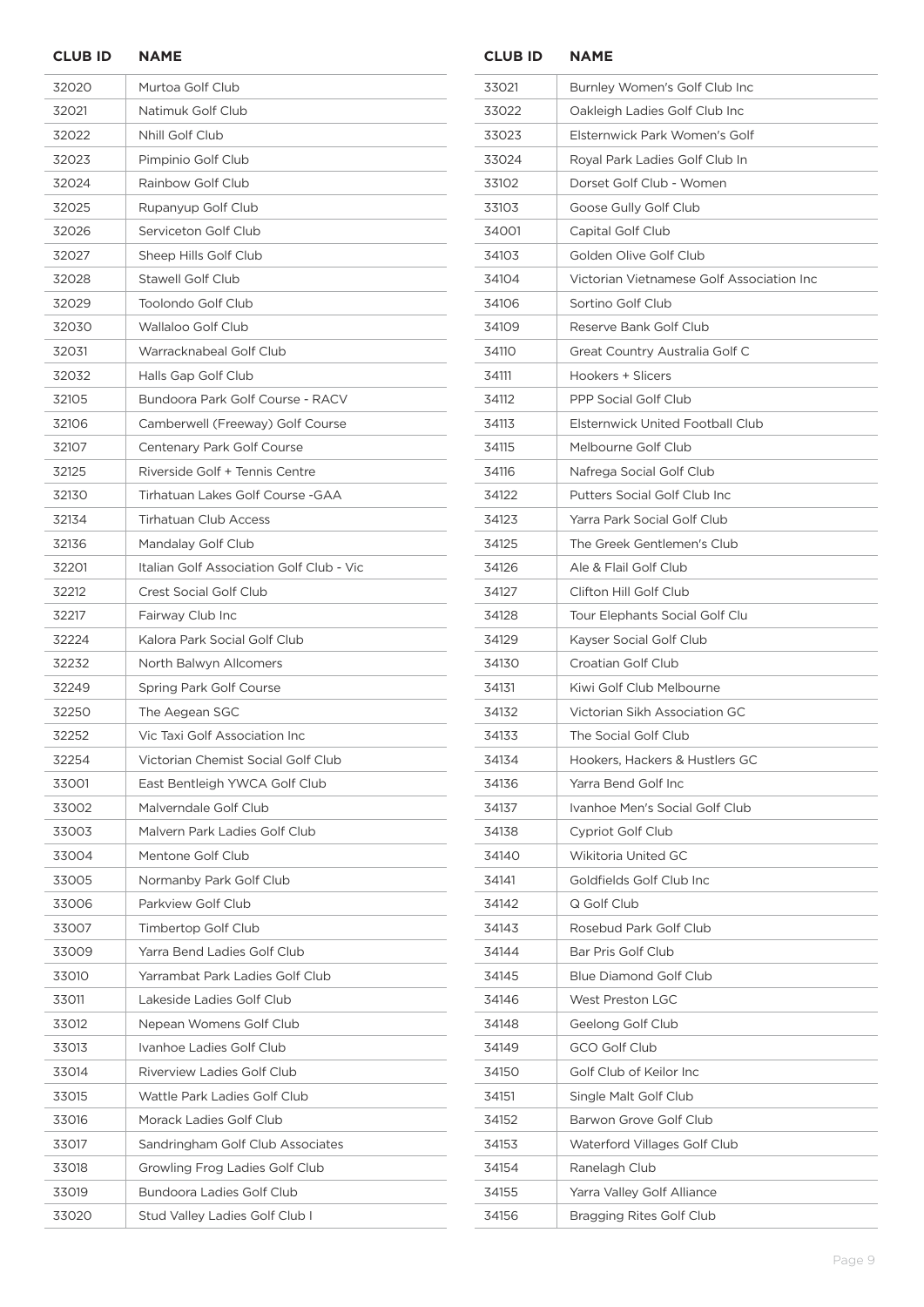| <b>CLUB ID</b> | NAME                                |
|----------------|-------------------------------------|
| 34158          | Malie Golf Club                     |
| 34159          | <b>Black Bull Golf Club</b>         |
| 34160          | 19th Hole Golf Club                 |
| 34162          | <b>Fuson Golf Club</b>              |
| 34163          | Serbian GC Geelong                  |
| 34164          | City View Golf Club                 |
| 34165          | Double Eagle GC Inc                 |
| 40018          | Queensland Amputee Golf Association |
| 40101          | Ashgrove Golf Club                  |
| 40102          | The Brisbane Golf Club              |
| 40103          | Gailes Golf Club                    |
| 40104          | Indooroopilly Golf Club             |
| 40105          | Jindalee Golf Club                  |
| 40106          | Keperra Country Golf Club           |
| 40107          | McLeod Golf Club                    |
| 40109          | Nudgee Golf Club                    |
| 40111          | Oxley Golf Club                     |
| 40112          | Pacific Golf Club                   |
| 40113          | Redcliffe Golf Club                 |
| 40114          | Royal Queensland Golf Club          |
| 40115          | Sandgate Golf Club                  |
| 40117          | Virginia Golf Club                  |
| 40118          | <b>Wolston Park Golf Club</b>       |
| 40119          | Wynnum Golf Club                    |
| 40120          | Bulimba Golf Club                   |
| 40131          | Albany Links                        |
| 40201          | <b>Blackwater Golf Club</b>         |
| 40202          | Capella Golf Club                   |
| 40203          | Clermont Golf Club                  |
| 40204          | <b>Dysart Golf Club</b>             |
| 40205          | Emerald Golf Club                   |
| 40206          | Middlemount Golf Club               |
| 40207          | Moranbah Golf Club                  |
| 40208          | Springsure Golf Club                |
| 40209          | Tieri Golf Club                     |
| 40301          | Baralaba Golf Club                  |
| 40302          | <b>Biloela Golf Club</b>            |
| 40303          | Boyne Island Tannum Sands Golf Club |
| 40304          | Calliope Golf Club                  |
| 40305          | Capricorn International Resort      |
| 40306          | Capricorn Country Club              |
| 40307          | Duaringa Golf Club                  |
| 40308          | Emu Park Golf Club                  |
| 40309          | Gladstone Golf Club                 |
| 40310          | Gracemere Lake Golf Club            |
| 40311          | Miriam Vale Golf Club               |
| 40312          | Moura and District Golf Club        |
| 40313          | Mt Morgan Golf Club                 |

| <b>CLUB ID</b> | <b>NAME</b>                        |
|----------------|------------------------------------|
| 40314          | Rockhampton Golf Club              |
| 40315          | Theodore Golf Club                 |
| 40316          | Wowan Golf Club                    |
| 40317          | Yeppoon Golf Club                  |
| 40318          | 1770 Golf Club                     |
| 40401          | Alpha Golf Club                    |
| 40402          | <b>Barcaldine Golf Club</b>        |
| 40403          | <b>Blackall Golf Club</b>          |
| 40404          | Ilfracombe Golf Club               |
| 40405          | Isisford Golf Club                 |
| 40406          | Longreach Golf Club                |
| 40407          | Muttaburra Golf Club               |
| 40408          | <b>Tambo Golf Club</b>             |
| 40501          | <b>Bell and District Golf Club</b> |
| 40502          | Borneo Barracks Golf Club          |
| 40503          | Cecil Plains Golf Club             |
| 40504          | City Golf Club                     |
| 40505          | Clifton Golf Club                  |
| 40506          | Crows Nest Golf Club               |
| 40507          | Dalby Golf Club                    |
| 40508          | <b>Gatton Jubilee Golf Club</b>    |
| 40509          | Goombungee Golf Club               |
| 40510          | Inglewood Golf Club                |
| 40511          | Jandowae Golf Club                 |
| 40512          | Killarney Golf Club                |
| 40513          | Millmerran Golf Club               |
| 40514          | Oakey Golf Club                    |
| 40515          | Pittsworth Golf Club               |
| 40516          | Stanthorpe Golf Club               |
| 40517          | <b>Texas Golf Club</b>             |
| 40518          | Toowoomba Golf Club                |
| 40519          | Wallangarra Army Golf Club         |
| 40520          | Warwick Golf Club                  |
| 40521          | Allora Golf Club                   |
| 40601          | <b>Atherton Golf Club</b>          |
| 40602          | <b>Babinda Golf Club</b>           |
| 40603          | Cairns Golf Club                   |
| 40604          | Cardwell Golf Club                 |
| 40605          | Carpentaria Golf Club              |
| 40606          | Cooktown Golf Club                 |
| 40607          | El Arish Golf Club                 |
| 40608          | Georgetown Golf Club               |
| 40609          | Gordonvale Golf Club               |
| 40610          | Half Moon Bay Golf Club            |
| 40611          | Innisfail Golf Club                |
| 40612          | Mareeba Golf Club                  |
| 40613          | Millaa Millaa Golf Club            |
| 40614          | Mossman Golf Club                  |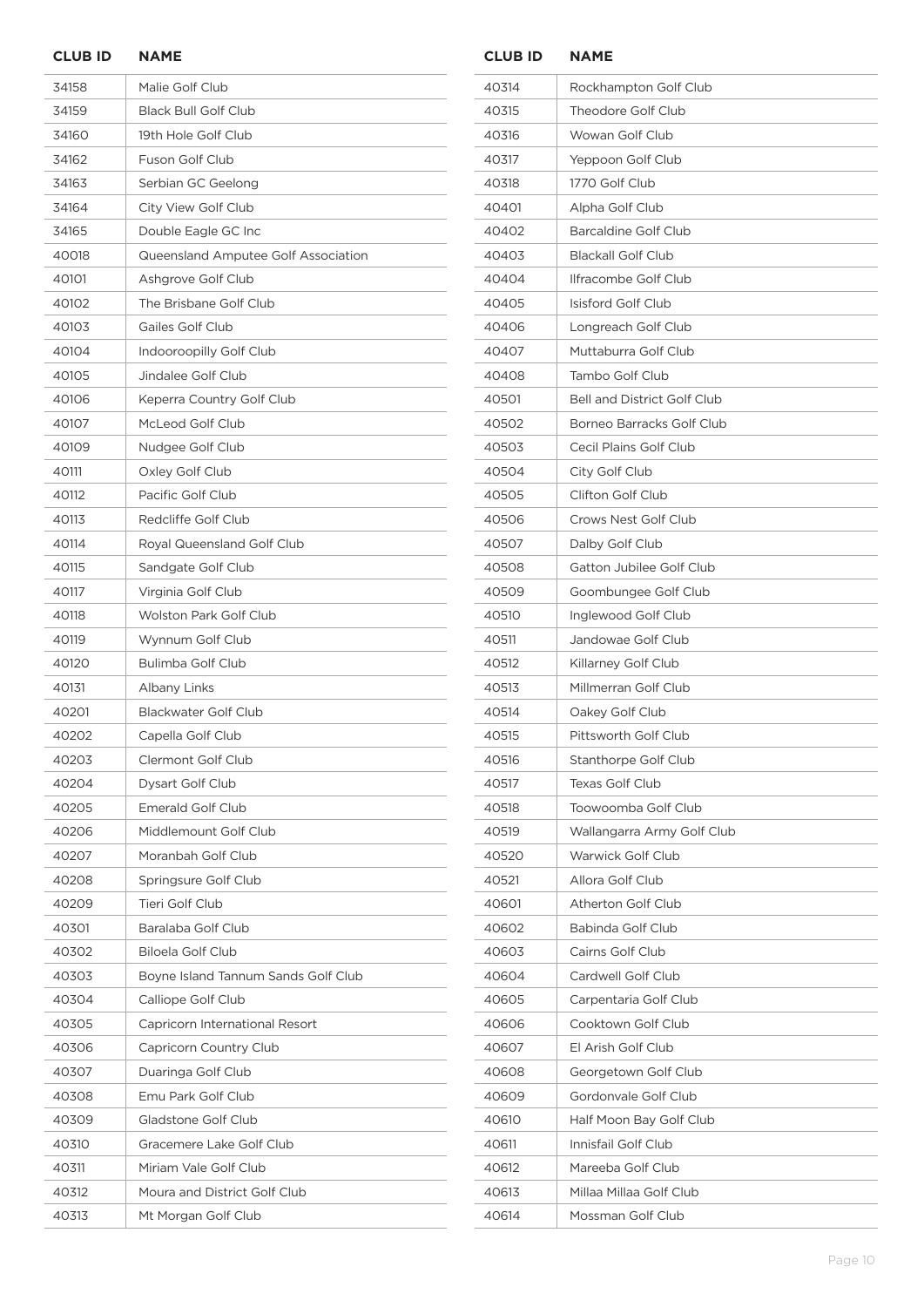| <b>CLUB ID</b> | <b>NAME</b>                                     |
|----------------|-------------------------------------------------|
| 40615          | Mount Garnet Golf Club                          |
| 40618          | Ravenshoe Millstream Country Club               |
| 40619          | <b>Tully Country Golf Club</b>                  |
| 40620          | Mirage Country Club                             |
| 40621          | Paradise Palms Golf Course                      |
| 40622          | Palmer Sea Reef                                 |
| 40701          | Arundel Hills Country Club                      |
| 40702          | Boomerang Farm Golf Course                      |
| 40704          | Canungra Area Golf Club                         |
| 40705          | Emerald Lakes Golf Club                         |
| 40707          | <b>Burleigh Golf Club</b>                       |
| 40709          | Helensvale Golf Club                            |
| 40710          | Links Hope Island Golf Club                     |
| 40711          | Palmer Colonial                                 |
| 40712          | Parkwood International Golf Club                |
| 40713          | Palmer Gold Coast                               |
| 40714          | RACV Royal Pines Resort Golf Club               |
| 40715          | Sanctuary Cove Golf and Country Club The Palms  |
| 40716          | Sanctuary Cove Golf and Country Club -The Pines |
| 40717          | Southport Golf Club                             |
| 40718          | Surfers Paradise Golf Club                      |
| 40719          | Tallai Country Club                             |
| 40720          | Tallebudgera Golf Course                        |
| 40721          | Tally Valley Golf Club                          |
| 40722          | Tamborine Mountain Golf Club                    |
| 40723          | Palm Meadows Golf Course                        |
| 40724          | Lakelands Golf Club                             |
| 40725          | The Grand Golf Club                             |
| 40727          | The Glades Golf Club                            |
| 40801          | Boonah Golf Club                                |
| 40802          | Esk Golf Club                                   |
| 40803          | Ipswich Golf Club                               |
| 40804          | Karana Downs Golf Course                        |
| 40805          | Laidley Golf Club                               |
| 40806          | Lowood and District Golf Club                   |
| 40809          | Rosewood Golf Club                              |
| 40810          | Sandy Gallop Golf Club                          |
| 40811          | Toogoolawah Golf Club                           |
| 40812          | <b>Hattonvale Golf Club</b>                     |
| 40813          | <b>Brookwater Golf Club</b>                     |
| 40901          | Ayr Golf Club                                   |
| 40902          | Bowen Golf Club                                 |
| 40903          | <b>Charters Towers Golf Club</b>                |
| 40904          | Collinsville Golf Club                          |
| 40905          | Glenden Golf Club                               |
| 40906          | Home Hill Golf Club                             |
| 40907          | Ingham Golf Club                                |
| 40908          | Lavarack Golf Club                              |

| <b>CLUB ID</b> | <b>NAME</b>                       |
|----------------|-----------------------------------|
| 40909          | Mackay Golf Club                  |
| 40910          | Magnetic Island Country Club      |
| 40911          | <b>Mystic Sands Golf Resort</b>   |
| 40912          | Pioneer Valley Golf Club          |
| 40913          | Proserpine Golf Club              |
| 40914          | Rowes Bay Golf Club               |
| 40915          | Sarina Golf Club                  |
| 40916          | <b>Tropics Golf Club</b>          |
| 40917          | Townsville Golf Club              |
| 40922          | <b>Black Springs Golf Club</b>    |
| 40923          | <b>Hamilton Island Golf Club</b>  |
| 41001          | <b>Boulia Golf Club</b>           |
| 41003          | Hughenden Golf Club               |
| 41004          | Mount Isa Golf Club               |
| 41005          | <b>Richmond Golf Club</b>         |
| 41006          | Winton Golf Club                  |
| 41007          | Torrens Creek Golf Club           |
| 41008          | Karumba Golf Club                 |
| 41101          | Bay Islands Golf Club             |
| 41102          | <b>Beaudesert Golf Club</b>       |
| 41103          | Carbrook Golf Club                |
| 41104          | <b>Chambers Pines Golf Course</b> |
| 41106          | Gainsborough Greens               |
| 41107          | Hills International Golf Club     |
| 41109          | Meadowbrook Golf Club             |
| 41110          | Riverlakes Golf Club              |
| 41111          | Mt Warren Park Golf Club          |
| 41112          | North Stradbroke Island Golf Club |
| 41114          | Redland Bay Golf Club             |
| 41115          | Windaroo Lakes Golf Club          |
| 41116          | Village Links Golf Club           |
| 41117          | Kooralbyn Valley Golf Course      |
| 41201          | Augathella Golf Club              |
| 41202          | Charleville Golf Club             |
| 41203          | Chinchilla Golf Club              |
| 41205          | Cunnamulla Golf Club              |
| 41206          | Dirranbandi Golf Club             |
| 41207          | Dulacca Country Golf Club         |
| 41208          | Dunkeld Memorial Golf Club        |
| 41209          | Goondiwindi Golf Club             |
| 41210          | Inglestone Golf Club              |
| 41211          | Injune Golf Club                  |
| 41212          | Miles Golf Club                   |
| 41213          | Mitchell Golf Club                |
| 41215          | Quilpie Golf Club                 |
| 41216          | Roma Golf Club                    |
| 41217          | St George Golf Club               |
| 41219          | Tara Golf Club                    |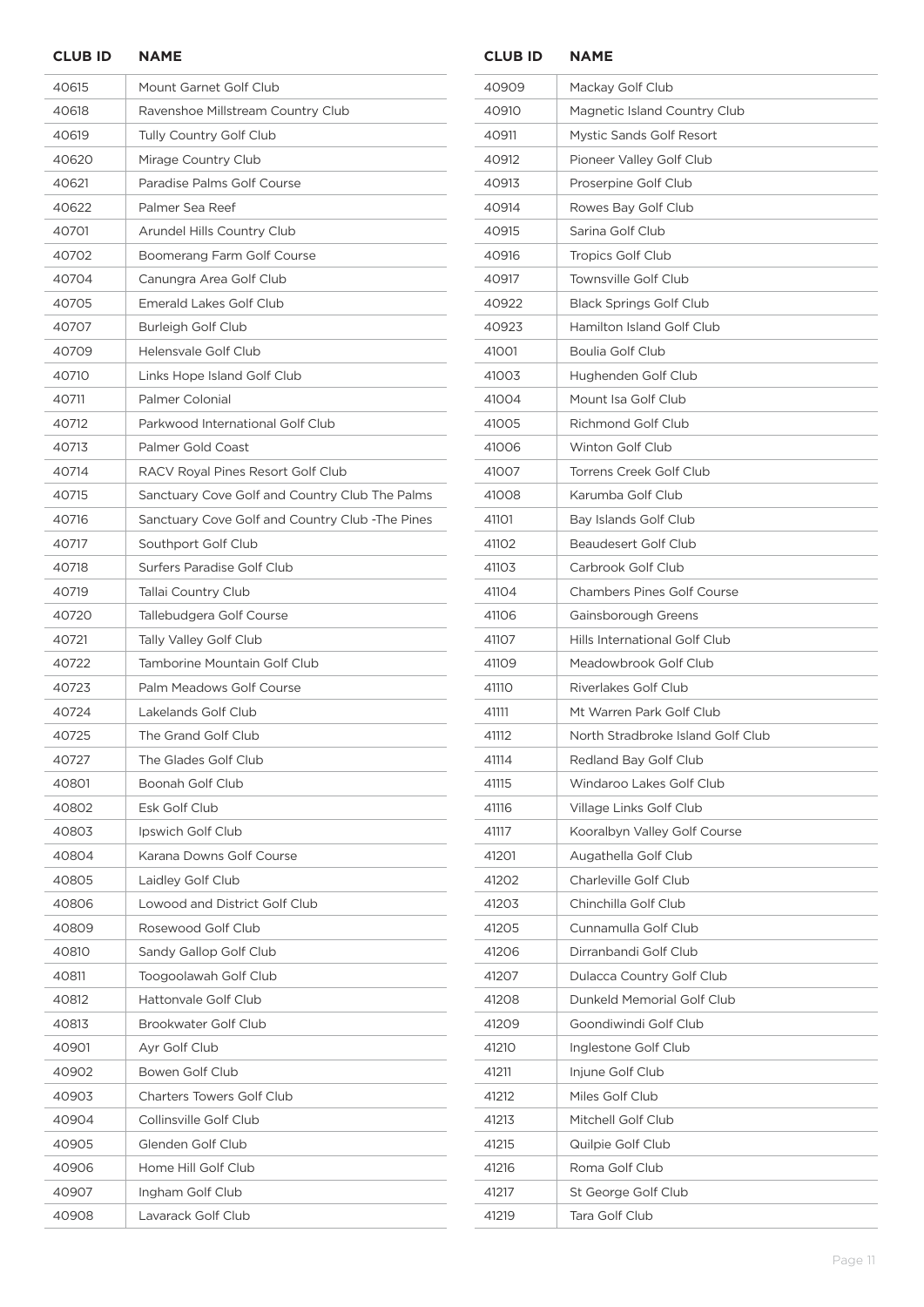| <b>CLUB ID</b> | <b>NAME</b>                                                 |
|----------------|-------------------------------------------------------------|
| 41220          | Taroom Golf Club                                            |
| 41225          | Yuleba Golf Club                                            |
| 41301          | Beerwah + District Golf Club                                |
| 41302          | <b>Blackbutt Golf Club Inc</b>                              |
| 41303          | <b>Bribie Island Golf Club</b>                              |
| 41304          | Caboolture Golf Club                                        |
| 41305          | Caloundra Golf Club Inc                                     |
| 41306          | Cooroy Golf Club                                            |
| 41307          | Goomeri Golf Club                                           |
| 41308          | Gympie Golf Club Inc.                                       |
| 41309          | <b>Headland Golf Club</b>                                   |
| 41310          | Maroochy River Golf Club                                    |
| 41311          | Palmer Coolum Resort                                        |
| 41312          | Kilcoy Golf Club                                            |
| 41313          | Kilkivan Golf Club                                          |
| 41314          | Kingaroy Golf Club                                          |
| 41315          | Kumbia Golf Course                                          |
| 41316          | Mt Coolum Golf Club                                         |
| 41317          | Murgon Golf Club                                            |
| 41318          | Nambour Golf Club                                           |
| 41319          | Nanango Golf Club                                           |
| 41321          | <b>Twin Waters Golf Club</b>                                |
| 41322          | Pine Rivers Golf Club                                       |
| 41323          | <b>Proston District Golf Club</b>                           |
| 41325          | Noosa Golf Club                                             |
| 41326          | Tin Can Bay Country Club Inc                                |
| 41327          | Wantima Golf Club                                           |
| 41328          | Wondai Golf Club                                            |
| 41329          | Woodford Golf Club                                          |
| 41331          | Noosa Springs Country Club                                  |
| 41333          | Pelican Waters Golf Club<br>North Lakes Golf Club           |
| 41334          |                                                             |
| 41335<br>41336 | Peregian Golf Club<br>Pacific Harbour Golf and Country Club |
| 41338          | Maleny Golf Club                                            |
| 41339          | <b>Gunabul Homestead</b>                                    |
| 41401          | Bargara Golf Club                                           |
| 41402          | Biggenden Golf Club                                         |
| 41403          | <b>Bundaberg Golf Club</b>                                  |
| 41404          | Burrum District Golf Club                                   |
| 41407          | Fraser Lakes Golf Club                                      |
| 41408          | Gayndah Golf Club                                           |
| 41409          | Gin Gin Golf Club                                           |
| 41410          | Hervey Bay Golf and Country Club                            |
| 41411          | Isis Golf Club                                              |
| 41412          | Maryborough Golf Club                                       |
| 41413          | Monto Golf Club                                             |
| 41414          | Mt Perry Golf Club                                          |
|                |                                                             |

| CLUB ID | <b>NAME</b>                      |
|---------|----------------------------------|
| 41415   | Mundubbera Golf Club             |
| 41417   | Coral Cove Golf Club Pty Ltd     |
| 41418   | Innes Park Golf Club             |
| 41419   | Oakwood Park Golf Club           |
| 41420   | Eidsvold Golf Club               |
| 41421   | Boonooroo Golf Club              |
| 41606   | Old Perle Social Golf Club       |
| 41609   | The Tour Fore Golfers            |
| 41621   | <b>Student Golf Network</b>      |
| 43210   | <b>iGolf Queensland</b>          |
| 49002   | Victoria Park Golf Complex       |
| 49003   | St Lucia Golf Links              |
| 50101   | Glenelg Golf Club                |
| 50102   | <b>Grange Golf Club</b>          |
| 50103   | Kooyonga Golf Club               |
| 50104   | Roval Adelaide Golf Club         |
| 50110   | Edwardstown Football Club Golf   |
| 50111   | The Visitors Golf Club           |
| 50112   | <b>Cheers Social Club</b>        |
| 50115   | Beograd Golf Club of SA          |
| 50116   | West Croydon Golf Club           |
| 50117   | Blackwood & Community RSL Golf   |
| 50118   | <b>Redback Golf Club</b>         |
| 50120   | <b>ARPA Golf</b>                 |
| 50121   | 389-REDS                         |
| 50122   | Emu Golf Club                    |
| 50125   | Golf SA Schools Golf Club        |
| 50126   | <b>VIP Golf Club</b>             |
| 50127   | <b>VFL Golfers</b>               |
| 50129   | The SGA Golf Club                |
| 50130   | Below the Pin Golf Club          |
| 50132   | GenYgolf                         |
| 50133   | TPI and Veterans Golf Club       |
| 50135   | SOGO SA Golf Club                |
| 50136   | Rosewater Football Club Golf     |
| 50137   | Eagles Golf Club                 |
| 50138   | Aboriginal Golf SA               |
| 50140   | Golf Gods Golf Club              |
| 50201   | <b>Blackwood Golf Club</b>       |
| 50202   | Flagstaff Hill Golf Club         |
| 50203   | The Vines Golf Club of Reynella  |
| 50204   | Stirling Golf Club (ex Mt Lofty) |
| 50205   | Mount Osmond Golf Club           |
| 50206   | West Lakes Golf Club             |
| 50207   | Tea Tree Gully Golf Club         |
| 50208   | <b>Thaxted Park Golf Club</b>    |
| 50301   | Belair Park Golf Club            |
| 50303   | Highercombe Golf + Country Club  |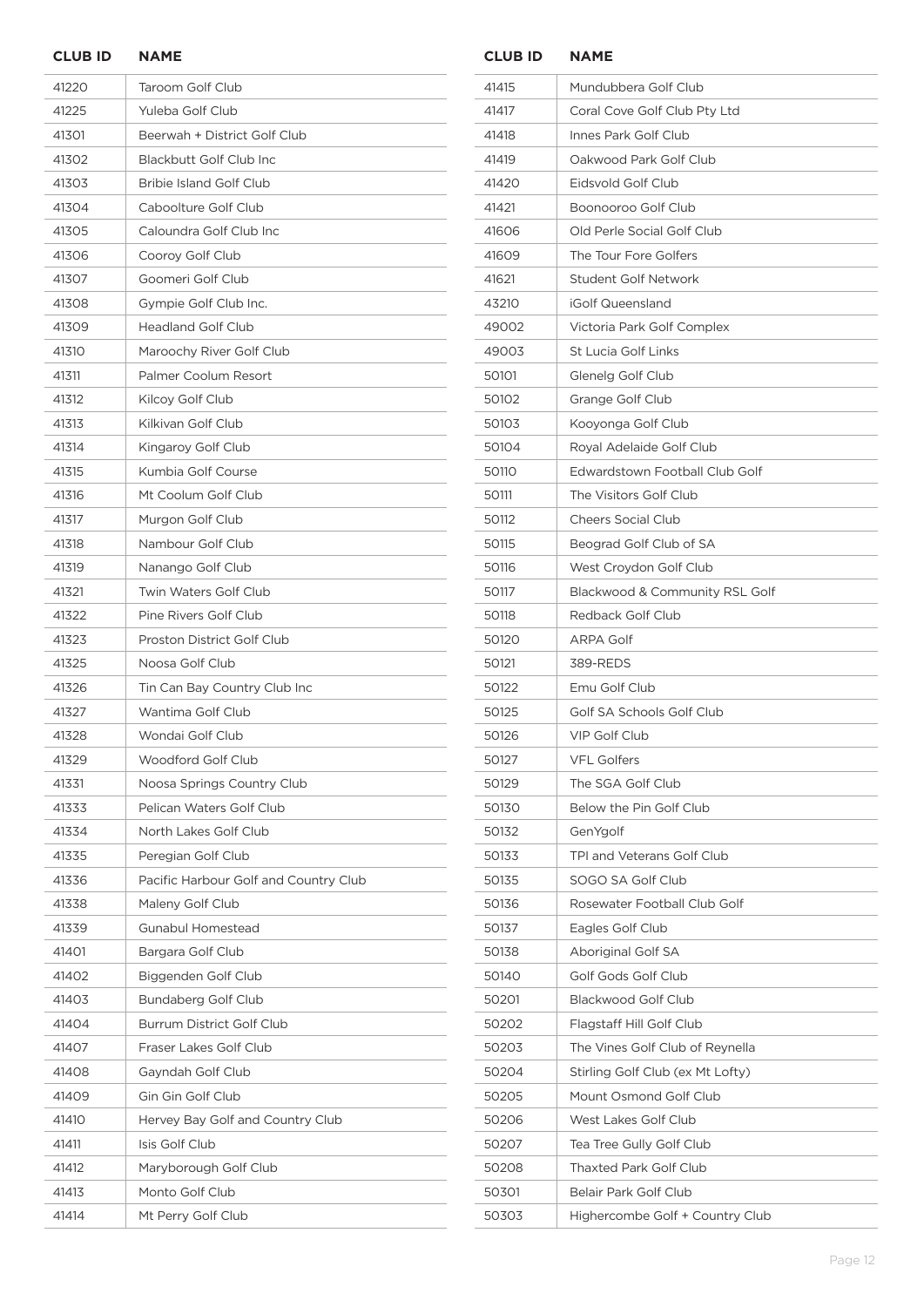| <b>CLUB ID</b> | <b>NAME</b>                             |
|----------------|-----------------------------------------|
| 50304          | Marion Park Golf Club                   |
| 50305          | North Adelaide Golf Club                |
| 50306          | North Haven Golf Club                   |
| 50307          | Playford Lakes Golf Club                |
| 50308          | Penfield Golf Club                      |
| 50309          | Regency Park Golf Club                  |
| 50310          | Mawson Lakes Golf Club Inc              |
| 50311          | Westward HO Golf Club                   |
| 50403          | Airies Golf Club                        |
| 50408          | Australian Post-Tel Institute Golf Club |
| 50410          | <b>Balfours Golf Club</b>               |
| 50411          | Belair Hotel Golf Club                  |
| 50412          | <b>BG Golf Club</b>                     |
| 50413          | <b>Bridgestone Golf Club</b>            |
| 50420          | Southern Divots Golf Club               |
| 50421          | CTA of SA Golf Club                     |
| 50424          | <b>Transport Golf Club</b>              |
| 50426          | <b>EET Golf Club</b>                    |
| 50430          | <b>Fulham Ramblers Golf Club</b>        |
| 50435          | Henley Golf Club                        |
| 50437          | Ingle Farm Golf Club                    |
| 50438          | Islington Works Golf Club               |
| 50439          | Kaycee Golf Club                        |
| 50440          | Kilburn RSL Golf Club                   |
| 50441          | Kiwi Golf Club                          |
| 50444          | Maid of Auckland Golf Club              |
| 50446          | Mitsubishi Staff Golf Club              |
| 50447          | Monroe Golf Club                        |
| 50448          | Northern Tavern Golf Club               |
| 50452          | Port Noarlunga Golf Club                |
| 50454          | Reynella Golf Club                      |
| 50455          | Rosewater Golf Club                     |
| 50457          | SA Hardware Golf Club Inc               |
| 50458          | SA Italian Golf Club                    |
| 50459          | SA Metro Fire Service Golf Club         |
| 50460          | <b>SA Oil-Industry Golf Assoc</b>       |
| 50461          | SA Police Golf Club                     |
| 50462          | <b>SA Public Golf Club</b>              |
| 50463          | <b>SA Sports Golf Club</b>              |
| 50464          | South Australian Taxi Golf Club         |
| 50468          | Shell Golf Club                         |
| 50469          | Electrolux Golf Club                    |
| 50470          | The Oaks Golf Club                      |
| 50471          | The Oddballs Golf Club                  |
| 50472          | <b>Torrens Valley Golf Club</b>         |
| 50474          | Adelaide Nomads Golf Club Incorporated  |
| 50475          | Windmill Golf Club                      |
| 50476          | Southern Cross Golf Club                |

| <b>CLUB ID</b> | <b>NAME</b>                       |
|----------------|-----------------------------------|
| 50482          | <b>Hellenic Golf Club</b>         |
| 50483          | Tin Cup Golf Club                 |
| 50488          | 200 D Golf Club                   |
| 50490          | Aquilla Golf Club Not Affiliated  |
| 50496          | RAA Staff Golf Club               |
| 50499          | <b>Wanderers Golf Club</b>        |
| 50501          | Balaklava Golf Club               |
| 50502          | Barossa Valley Golf Club          |
| 50503          | <b>Blyth Golf Club</b>            |
| 50504          | <b>Burra Golf Club</b>            |
| 50505          | Clare Golf Club                   |
| 50506          | Eudunda Golf Club                 |
| 50507          | <b>Farrell Flat Golf Club</b>     |
| 50508          | Sandy Creek Golf Club             |
| 50509          | Hamley Bridge Golf Club           |
| 50510          | Kapunda Golf Club                 |
| 50512          | Morgan-Cadell Golf Club           |
| 50513          | Owen Golf Club                    |
| 50514          | Port Wakefield Golf Club          |
| 50515          | <b>Riverton Golf Club</b>         |
| 50516          | Saddleworth Golf Club             |
| 50518          | Tanunda Pines Golf Club           |
| 50519          | Two Wells Golf Club               |
| 50601          | Cambrai Golf Club Inc             |
| 50602          | Coonalpyn Golf Club               |
| 50604          | Lake Albert Golf Club             |
| 50605          | Lameroo Golf Club                 |
| 50606          | Mannum Golf Club                  |
| 50607          | Mt Pleasant + District Golf Club  |
| 50608          | Murray Bridge Golf Club           |
| 50610          | Pinnaroo Golf Club                |
| 50611          | Swan Reach Golf Club              |
| 50612          | Tailem Bend Golf Club             |
| 50702          | Booleroo Centre Golf Club         |
| 50703          | Coober Pedy Opal Fields Golf Club |
| 50704          | Crystal Brook Golf Club           |
| 50705          | Georgetown Golf Club              |
| 50706          | Gladstone Golf Club               |
| 50708          | Hawker Golf Club Inc              |
| 50709          | Jamestown Golf Club               |
| 50710          | Laura Riverside Golf Club         |
| 50713          | Orroroo Golf Club                 |
| 50714          | Peterborough Golf Club            |
| 50715          | Port Augusta Golf Club            |
| 50716          | Port Broughton Golf Club          |
| 50717          | Port Germein Golf Club            |
| 50718          | Port Pirie Golf Club              |
| 50719          | Quorn Golf Club                   |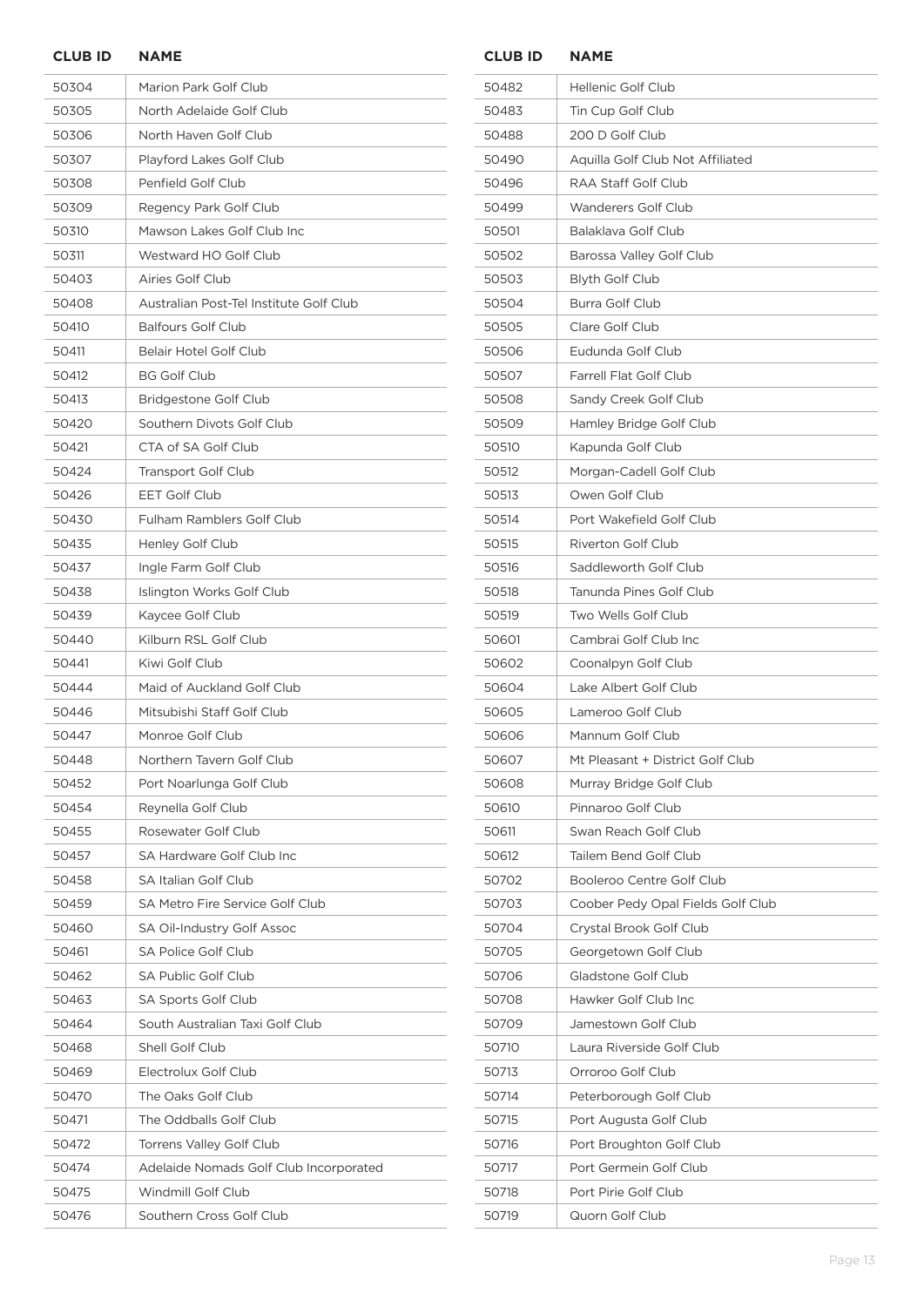| <b>CLUB ID</b> | <b>NAME</b>                        |
|----------------|------------------------------------|
| 50720          | Roxby Downs Golf Club              |
| 50721          | Snowtown Golf Club                 |
| 50722          | <b>Stirling North Golf Club</b>    |
| 50724          | <b>Tarcowie Golf Club</b>          |
| 50726          | Wilmington Golf Club               |
| 50727          | Wirrabara Golf Club                |
| 50728          | Woomera Golf Club                  |
| 50729          | Yacka Golf Club                    |
| 50901          | Barmera Golf Club                  |
| 50902          | Berri Golf Club                    |
| 50903          | Loxton Golf Club                   |
| 50904          | Renmark Golf Club                  |
| 50905          | Waikerie Golf Club                 |
| 51001          | Beachport Golf Club                |
| 51002          | <b>Blue Lake Golf Club</b>         |
| 51003          | Bordertown Golf Club               |
| 51004          | Keith Golf Club                    |
| 51005          | Kingston SE Golf Club              |
| 51006          | Lucindale Country Club             |
| 51007          | Millicent Golf Club                |
| 51008          | Mt Gambier Golf Club               |
| 51009          | Naracoorte Golf Club               |
| 51010          | Padthaway Golf Club                |
| 51011          | Penola Golf Club                   |
| 51012          | Port MacDonnell Golf Club          |
| 51013          | Robe Golf Club                     |
| 51014          | Tintinara Golf Club                |
| 51102          | Penneshaw Golf Club                |
| 51103          | Echunga Golf Club                  |
| 51104          | Mount Compass Golf Club            |
| 51107          | Kingscote Golf Club Inc            |
| 51108          | Mount Barker-Hahndorf Golf Club    |
| 51109          | McCracken Country Club             |
| 51110          | McLaren Vale Golf Club             |
| 51111          | Nairne Golf Club                   |
| 51112          | Oakbank Golf Club                  |
| 51113          | Parndana Golf Club                 |
| 51114          | South Lakes Golf Club              |
| 51115          | Strathalbyn Golf Club              |
| 51116          | Victor Harbor Golf Club            |
| 51117          | Willunga Golf Club                 |
| 51118          | Wirrina Cove Golf and Country Club |
| 51119          | Yankalilla Golf Club               |
| 51120          | Links Lady Bay Golf Club           |
| 51202          | Ceduna Golf Club                   |
| 51203          | Cleve Golf Club                    |
| 51204          | Coffin Bay Golf Club               |
| 51206          | Cowell Golf Club                   |

| <b>CLUB ID</b> | <b>NAME</b>                      |
|----------------|----------------------------------|
| 51207          | <b>Cummins Golf Club</b>         |
| 51208          | Darke Peak Golf Club             |
| 51209          | Elliston Golf Club               |
| 51210          | Iron Knob Golf Club              |
| 51211          | Kimba Golf Club                  |
| 51212          | Kyancutta Ramblers Golf Club     |
| 51213          | Lock Golf Club                   |
| 51215          | Poochera Golf Club               |
| 51216          | Port Kenny Golf Club             |
| 51217          | Port Lincoln Golf Club           |
| 51218          | Port Neill Golf Club             |
| 51220          | Streaky Bay Golf Club            |
| 51221          | Tumby Bay Golf Club              |
| 51223          | Whyalla Golf Club                |
| 51301          | Ardrossan Golf Club              |
| 51302          | <b>Bute Golf Club</b>            |
| 51303          | Curramulka Golf Club             |
| 51304          | Edithburgh Golf Club             |
| 51305          | Kadina Golf Club                 |
| 51306          | Maitland Golf Club               |
| 51307          | Minlaton Golf Club               |
| 51308          | Moonta Golf Club                 |
| 51309          | Port Victoria Golf Club          |
| 51310          | Port Vincent Golf Club           |
| 51311          | <b>Stansbury Golf Club</b>       |
| 51312          | <b>Wallaroo Golf Club</b>        |
| 51313          | Warooka Golf Club                |
| 51314          | Wool Bay Golf Club               |
| 51315          | Yorketown Golf Club              |
| 51316          | Copperclub, The Dunes Port Hug   |
| 51401          | Ash-Wood Golf Club               |
| 51402          | Airport Golf Club                |
| 51403          | <b>Croatian Golf Club</b>        |
| 51407          | The Drayton Golf Club Not Active |
| 51410          | SA Prison Officers Golf Club     |
| 51411          | Wellington Golf Club             |
| 51412          | Prospectors                      |
| 51413          | Panther Golf                     |
| 51414          | Adelaide Social Golf Club        |
| 51415          | Jimminy Crickets Golf Club       |
| 51417          | Sheidow Park Cricket - Golf Club |
| 60101          | Araluen Country Club             |
| 60102          | Mosman Park Golf Club            |
| 60103          | Cottesloe Golf Club              |
| 60104          | <b>Gosnells Golf Club</b>        |
| 60105          | Hartfield Country Club           |
| 60106          | Joondalup Country Club           |
| 60107          | Kwinana Golf Club                |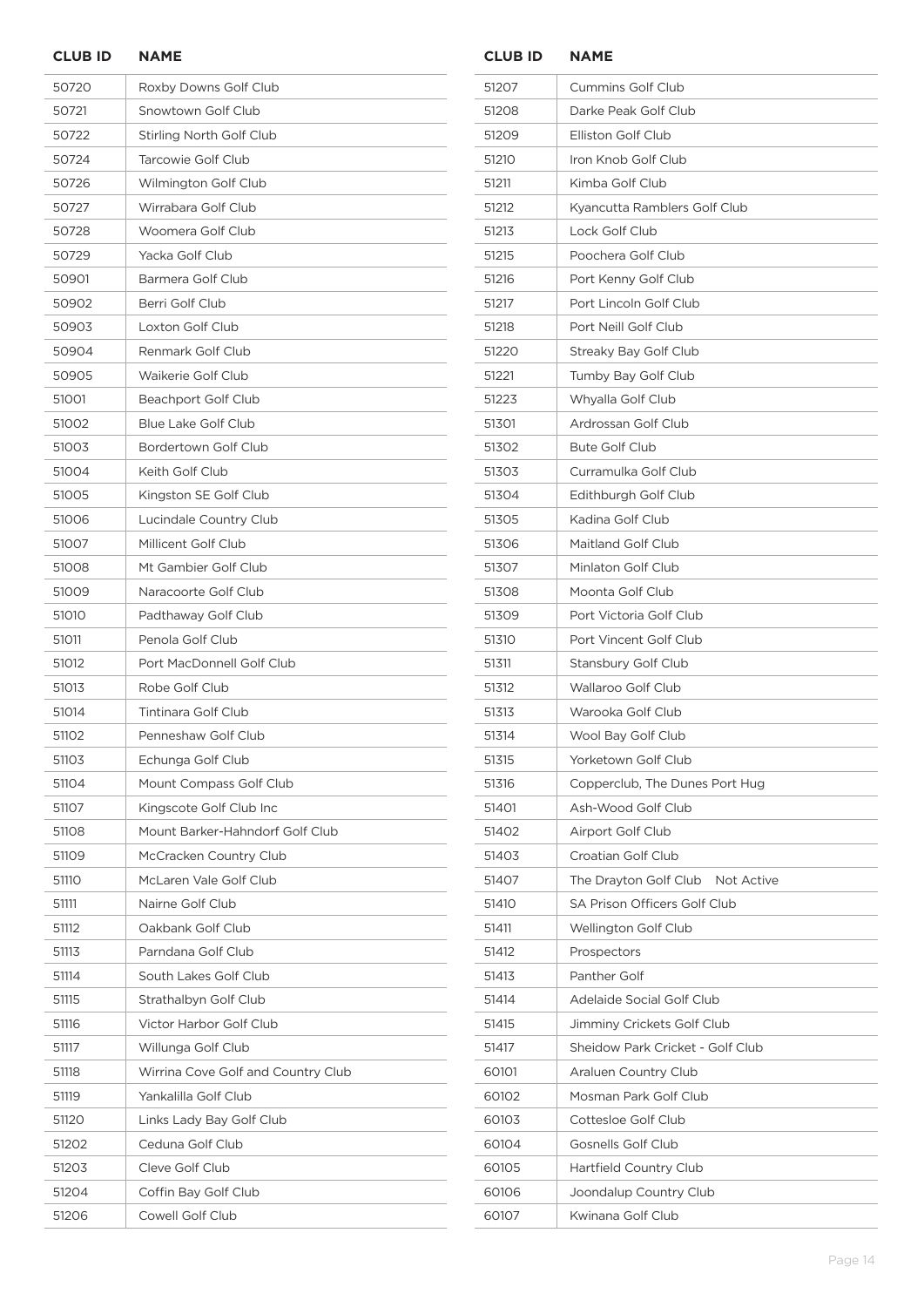| <b>CLUB ID</b> | <b>NAME</b>                             |
|----------------|-----------------------------------------|
| 60108          | Lake Karrinyup Country Club             |
| 60109          | Lakelands Country Club                  |
| 60110          | Mandurah Country Club                   |
| 60111          | Melville Glades Golf Club               |
| 60112          | Mount Lawley Golf Club Inc              |
| 60113          | <b>Nedlands Golf Club</b>               |
| 60114          | Rockingham Golf Club                    |
| 60115          | Royal Fremantle Golf Club Inc           |
| 60116          | Royal Perth Golf Club                   |
| 60117          | Sea View Golf Club                      |
| 60118          | Sun City Country Club                   |
| 60119          | The Vines Golf and Country Club         |
| 60120          | Wanneroo Golf Club                      |
| 60121          | Western Australian Golf Club            |
| 60131          | Swan Vale Golf Club                     |
| 60132          | Westaviat Golf Club                     |
| 60501          | <b>Blue Jays Ladies Golf Club</b>       |
| 60502          | <b>Collier Pines Ladies Golf Club</b>   |
| 60505          | Hamersley Ladies Golf Club              |
| 60506          | Hawkvalley Ladies Golf Club             |
| 60507          | Marangaroo Ladies Golf Club             |
| 60508          | Marri Park Ladies Golf Club             |
| 60509          | Point Walter Ladies Golf Club           |
| 60510          | Redbacks Ladies Golf Club               |
| 60511          | Rosehill Ladies Golf Club               |
| 60512          | Surfside Ladies Golf Club               |
| 60513          | <b>Whaleback Ladies Golf Club</b>       |
| 60514          | <b>Whaleback Warriors Golf Club</b>     |
| 60515          | Yanchep Golf Club                       |
| 60516          | Yaringa Ladies Golf Club                |
| 60518          | Nyoongar Golf Club                      |
| 60519          | Scarborough Ladies Golf Club            |
| 60520          | <b>Embleton Ladies Golf Club</b>        |
| 60521          | The Links Ladies Golf Club              |
| 60522          | Jandalakes Ladies Golf Club             |
| 60525          | Quondong Ladies Golf Club               |
| 60526          | Seabirds Golf Club                      |
| 60527          | Coastal Ladies Golf Club                |
| 60528          | Peninsula Ladies Golf Club              |
| 60529          | <b>Embers Golf Club</b>                 |
| 60531          | Lakesiders 9 Hole Golf Club             |
| 60533          | Collier Park Sund'yniners Club Inc      |
| 60535          | Port Ladies - 9 Hole Golf Club          |
| 60536          | Sapphires Ladies Golf Club              |
| 60537          | Maylands Peninsula Golf Club            |
| 61001          | Armadale Public Golf Course             |
| 61003          | <b>Burswood Park Public Golf Course</b> |
| 61004          | Carramar Golf Course                    |

| <b>CLUB ID</b> | <b>NAME</b>                           |
|----------------|---------------------------------------|
| 61005          | <b>Collier Park Golf Course</b>       |
| 61006          | Fremantle Public Golf Course          |
| 61007          | Glen Iris Public Golf Course          |
| 61008          | Hamersley Public Golf Course          |
| 61009          | <b>Hillview Public Golf Course</b>    |
| 61010          | Lake Claremont Golf Course            |
| 61012          | Marangaroo Golf Course                |
| 61013          | Marri Park Golf Course                |
| 61014          | Maylands Peninsula Public Golf Course |
| 61015          | Point Walter Public Golf Course       |
| 61016          | Rosehill Public Golf Course           |
| 61017          | Wembley Golf Complex                  |
| 61018          | <b>Whaleback Golf Course</b>          |
| 61019          | <b>Embleton Golf Course</b>           |
| 64001          | Bakers Hill Golf Club                 |
| 64003          | Boolbardie Country Club               |
| 64006          | Carnarvon Golf Club WA                |
| 64007          | Christmas Island Golf Club            |
| 64008          | Cunderdin Golf Club                   |
| 64009          | Denmark Country Club                  |
| 64010          | Dongara Golf Club                     |
| 64011          | Dowerin Golf Club                     |
| 64013          | Dunsborough Lakes Golf Club           |
| 64014          | <b>Exmouth Golf Club</b>              |
| 64016          | Green Range Country Club              |
| 64017          | Guilderton Golf Club                  |
| 64018          | Harrismith Golf Club                  |
| 64019          | Lake Yealering Golf Club              |
| 64020          | Binningup Golf Club                   |
| 64022          | Northam Country Golf Club             |
| 64023          | Nungarin Golf Club                    |
| 64024          | Rottnest Island Golf Club             |
| 64025          | <b>Sanctuary Golf Resort</b>          |
| 64026          | Tammin Golf Club                      |
| 64027          | Wyalkatchem Golf Club                 |
| 64028          | Yerecoin Golf Club                    |
| 64030          | El Caballo Golf Club                  |
| 64032          | Preston Beach Golf Club               |
| 64033          | Ledge Point Country Club              |
| 65001          | Beverley Golf Club                    |
| 65002          | <b>Brookton Country Club</b>          |
| 65003          | Corrigin Golf Club                    |
| 65004          | Kweda Golf Club                       |
| 65005          | Quairading Golf Club                  |
| 65006          | York Golf Club                        |
| 65101          | <b>Balingup Golf Club</b>             |
| 65102          | Boyup Brook Golf Club                 |
| 65103          | Bridgetown Golf Club                  |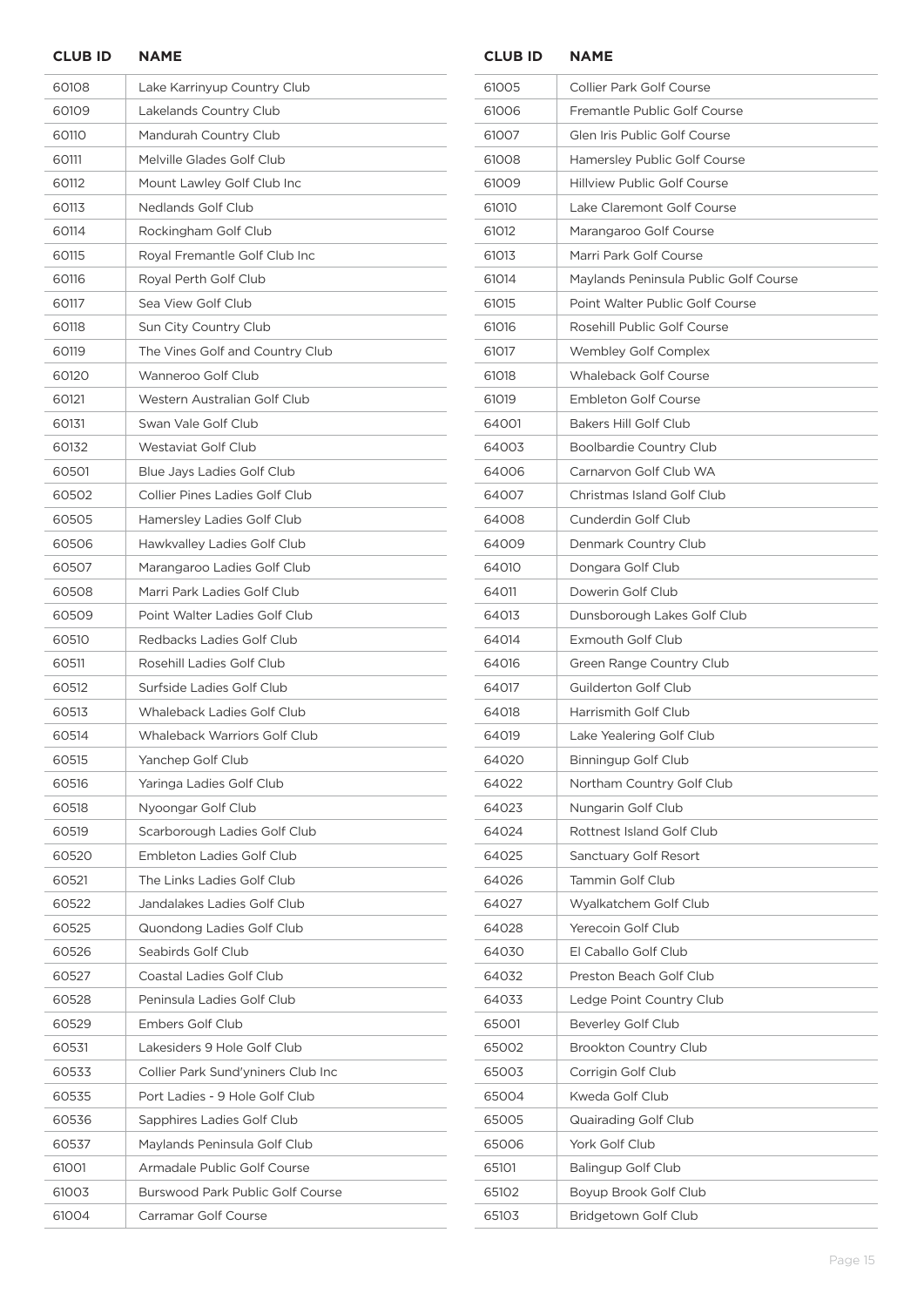| <b>CLUB ID</b> | <b>NAME</b>                      |
|----------------|----------------------------------|
| 65104          | Greenbushes Golf Club            |
| 65105          | Manjimup Country Club            |
| 65106          | Northcliffe Golf Club            |
| 65107          | Pemberton Golf Club              |
| 65108          | Nannup Golf Club                 |
| 65109          | Tonebridge Country Club          |
| 65110          | <b>Walpole Country Club</b>      |
| 65201          | Meckering Golf Club              |
| 65202          | <b>Toodyay Golf Club</b>         |
| 65203          | Wundowie Golf Club               |
| 65301          | Badgingarra Golf Club            |
| 65302          | Cervantes Golf Club              |
| 65303          | Dandaragan Golf Club             |
| 65304          | Eneabba Golf Club                |
| 65305          | Gingin Golf Club                 |
| 65306          | Greenhead Golf Club              |
| 65307          | Jurien Bay Golf Club             |
| 65308          | Lancelin Golf Club               |
| 65309          | Moora Lake View Golf Club        |
| 65401          | <b>Chequers Golf Club</b>        |
| 65403          | <b>Mundaring Sporting Club</b>   |
| 65404          | Pickering Brook Sports Club      |
| 65405          | Pinjarra Golf Club               |
| 65406          | Serpentine + Districts Golf Club |
| 65407          | Waroona Golf Club                |
| 65501          | Baandee Golf Club                |
| 65502          | Kellerberrin Golf Club           |
| 65503          | Merredin Golf Club               |
| 65504          | Muntadgin Golf Club              |
| 65505          | Nokaning Golf Club               |
| 65506          | Southern Cross Golf Club         |
| 65507          | Westonia Golf Club               |
| 65605          | Kambalda Country Club            |
| 65606          | Leonora Golf Club                |
| 65607          | Norseman Golf Club               |
| 65608          | Salmon Gums Golf Club Inc        |
| 65609          | Goldfields Golf Club             |
| 65701          | Condingup Country Club           |
| 65702          | Esperance Golf Club              |
| 65703          | Munglinup Golf Club              |
| 65704          | Pink Lake Country Club           |
| 65706          | Scaddan Golf Club                |
| 65801          | <b>Boddington Golf Club</b>      |
| 65802          | <b>Cuballing Golf Club</b>       |
| 65803          | Darkan Golf Club                 |
| 65805          | Katanning Country Club           |
| 65806          | Lake View Golf Club Inc          |
| 65807          | Moodiarrup Golf Club             |

| <b>CLUB ID</b> | <b>NAME</b>                   |
|----------------|-------------------------------|
| 65808          | Narrogin Golf Club            |
| 65809          | Pingelly Golf Club            |
| 65810          | Wagin Golf Club               |
| 65811          | Wandering Golf Club           |
| 65812          | Wickepin Golf Club            |
| 65813          | <b>Williams Golf Club</b>     |
| 65814          | Woodanilling Golf Club        |
| 65901          | Kukerin Golf Club             |
| 65902          | Lake Grace Golf Club          |
| 65903          | Newdegate Golf Club           |
| 65904          | Nyabing Golf Club             |
| 65905          | Pingaring Golf Club           |
| 66001          | <b>Bolgart Golf Club</b>      |
| 66002          | Calingiri Golf Club           |
| 66003          | <b>Goomalling Golf Club</b>   |
| 66004          | Wongan Hills Golf Club        |
| 66102          | Leinster Golf Club            |
| 66103          | Meekatharra Golf Club         |
| 66104          | Mount Magnet Golf Club        |
| 66105          | Sandstone Golf Club           |
| 66201          | <b>Ballidu Golf Club</b>      |
| 66202          | Dalwallinu Golf Club          |
| 66203          | Kalannie Golf Club            |
| 66204          | Miling Golf Club              |
| 66205          | Pithara Golf Club             |
| 66206          | Watheroo Golf Club            |
| 66207          | <b>Wubin Golf Club</b>        |
| 66301          | <b>Binnu Golf Club</b>        |
| 66302          | Chapman Valley Golf Club      |
| 66303          | <b>Geraldton Golf Club</b>    |
| 66304          | Kalbarri Golf Club            |
| 66306          | Northampton Golf Club         |
| 66307          | Spalding Park Golf Club       |
| 66308          | Yuna Golf Club                |
| 66401          | Hopetoun Everett Country Club |
| 66402          | Lake King Golf Club           |
| 66403          | Ravensthorpe Golf Club        |
| 66404          | Varley Country Golf Club      |
| 66501          | Fortescue Golf Club           |
| 66502          | Karratha Country Club         |
| 66503          | Mountain View Sporting Club   |
| 66505          | Port Hedland Golf Club        |
| 66601          | Ardath Golf Club              |
| 66602          | <b>Bruce Rock Golf Club</b>   |
| 66603          | Hyden Golf Club               |
| 66604          | Kondinin Golf Club            |
| 66606          | Kulin Golf Club               |
| 66607          | Mount Walker Golf Club        |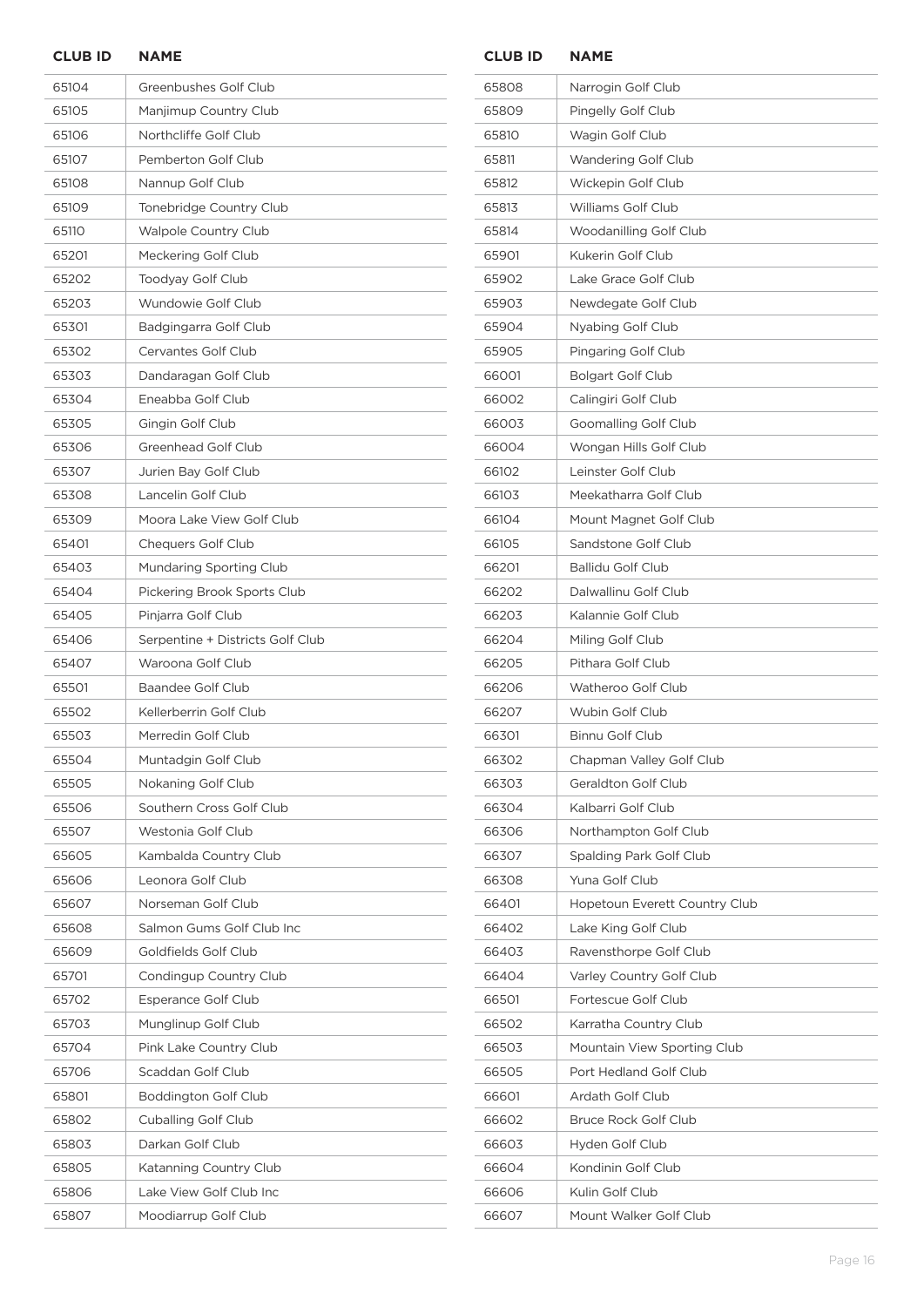| <b>CLUB ID</b> | NAME                             |
|----------------|----------------------------------|
| 66608          | Narembeen Golf Club              |
| 66701          | Borden Golf Club                 |
| 66702          | Boxwood Hill Golf Club           |
| 66703          | Bremer Bay Golf Club             |
| 66704          | Gnowangerup Golf Club            |
| 66705          | Jerramungup Golf Club            |
| 66707          | Ongerup Golf Club                |
| 66801          | Augusta Golf Club                |
| 66802          | <b>Bunbury Golf Club</b>         |
| 66803          | <b>Busselton Golf Club</b>       |
| 66804          | Capel Golf Club                  |
| 66805          | Collie Golf Club                 |
| 66806          | Donnybrook Country Club          |
| 66807          | Dunsborough Country Club         |
| 66808          | Harvey Golf Club                 |
| 66809          | Margaret River Golf Club         |
| 66901          | Albany Golf Club                 |
| 66902          | <b>Broomehill Golf Club</b>      |
| 66903          | Cranbrook Golf Club              |
| 66905          | Kendenup Country Club            |
| 66906          | Kojonup Golf Club                |
| 66907          | Mount Barker Golf Club           |
| 66908          | Narpanup Golf Club               |
| 66909          | Riverview Country Club           |
| 66910          | Tambellup Golf Club              |
| 67001          | Carnamah Golf Club               |
| 67002          | Coorow Golf Club                 |
| 67003          | Latham Golf Club                 |
| 67004          | Mingenew Golf Club               |
| 67005          | Morawa Golf Club                 |
| 67006          | Perenjori Golf Club              |
| 67007          | Three Springs Golf Club          |
| 67101          | <b>Broome Golf Club</b>          |
| 67102          | Derby Golf Club                  |
| 67201          | Bencubbin Golf Club              |
| 67202          | Koorda Golf Club                 |
| 67203          | Mukinbudin Golf Club             |
| 67206          | Yelbeni Golf Club                |
| 67303          | <b>Halls Creek Golf Club</b>     |
| 67304          | Lake Kununurra Golf Club         |
| 67306          | Cocos Islands Golf Club          |
| 68001          | Meadow Springs Country Club      |
| 68003          | Kennedy Bay Links                |
| 69101          | All Seasons Golf Club            |
| 69102          | Altone Park Golf Club            |
| 69103          | The Cut Golf Club (Incorporated) |
| 69104          | Western Kiwi Golf Club           |
| 69105          | Australia Golf Club              |

| <b>CLUB ID</b> | <b>NAME</b>                                                     |
|----------------|-----------------------------------------------------------------|
| 69106          | Taxi Golf Club                                                  |
| 69107          | Palle Maille Golf Club                                          |
| 69108          | Nomads Golf Club                                                |
| 69109          | Miners Golf Club                                                |
| 69110          | City Beach Wanderers Golf Club                                  |
| 69111          | 3D Golf Club                                                    |
| 69112          | Swan Golf Club                                                  |
| 69113          | <b>APG Golf Club</b>                                            |
| 69114          | Perth Golf Network                                              |
| 69115          | Victa Golf Club                                                 |
| 69117          | <b>Whaleback Seniors Golf Club</b>                              |
| 69118          | Keep Swinging Golf Club                                         |
| 69119          | Wembley Wombats                                                 |
| 69120          | Castle Golf Club Inc                                            |
| 69121          | Tai Pan Golf Club                                               |
| 69122          | West Coast Golf Club                                            |
| 69123          | Western Pirates Golf Club                                       |
| 69124          | Scrubbers Golf Club                                             |
| 69126          | <b>Stirling Golf Club</b>                                       |
| 69127          | West Coast Nomads Golf Society                                  |
| 69128          | <b>Hamilton Hill Social Golf Club</b>                           |
| 69129          | Perth Golf Kakis                                                |
| 69130          | <b>Sters Golf Club</b>                                          |
| 69131          | <b>ABM Golf Club</b>                                            |
| 69132          | West Perth Golf Club                                            |
| 69133          | Rosehill Wanderers Golf Club                                    |
| 69134          | Vintage Golf Club                                               |
| 69135          | <b>WACA Golf Club</b>                                           |
| 69136          | Army Golf Club (WA) Inc                                         |
| 69137          | City of Swan Social Golf Club                                   |
| 69138          | <b>Coasters Golf Club</b>                                       |
| 69139          | Moose Hunters Golf Club                                         |
| 69141          | Armadale and Districts Golf Club                                |
| 69142          | Hill View Social Golf Club Inc                                  |
| 69144          | Peninsula Golf Club Inc                                         |
| 69145          | Marri Park Riverton Golf Club Inc                               |
| 69146          | Collier Park Golf Club Inc                                      |
| 69147          | Fairway Sportsmans Golf Club Inc                                |
| 69148          | Forrestdale Golf Club Inc                                       |
| 69149          | High Wycombe Social Golf Club Inc                               |
| 69150          | Carramar Social Golf Club Inc                                   |
| 69151          | SOS Golf Group Inc                                              |
| 69152          | Glen Iris Lakes Golf Club Inc                                   |
| 69153          | Downs Golf Club                                                 |
| 69154<br>69155 | <b>Embleton Social Golf Club</b><br>RockyOra Scalpers Golf Club |
| 69156          | Fremantle Pirates Golf Club Inc                                 |
| 69158          |                                                                 |
|                | City Beach Golf Club                                            |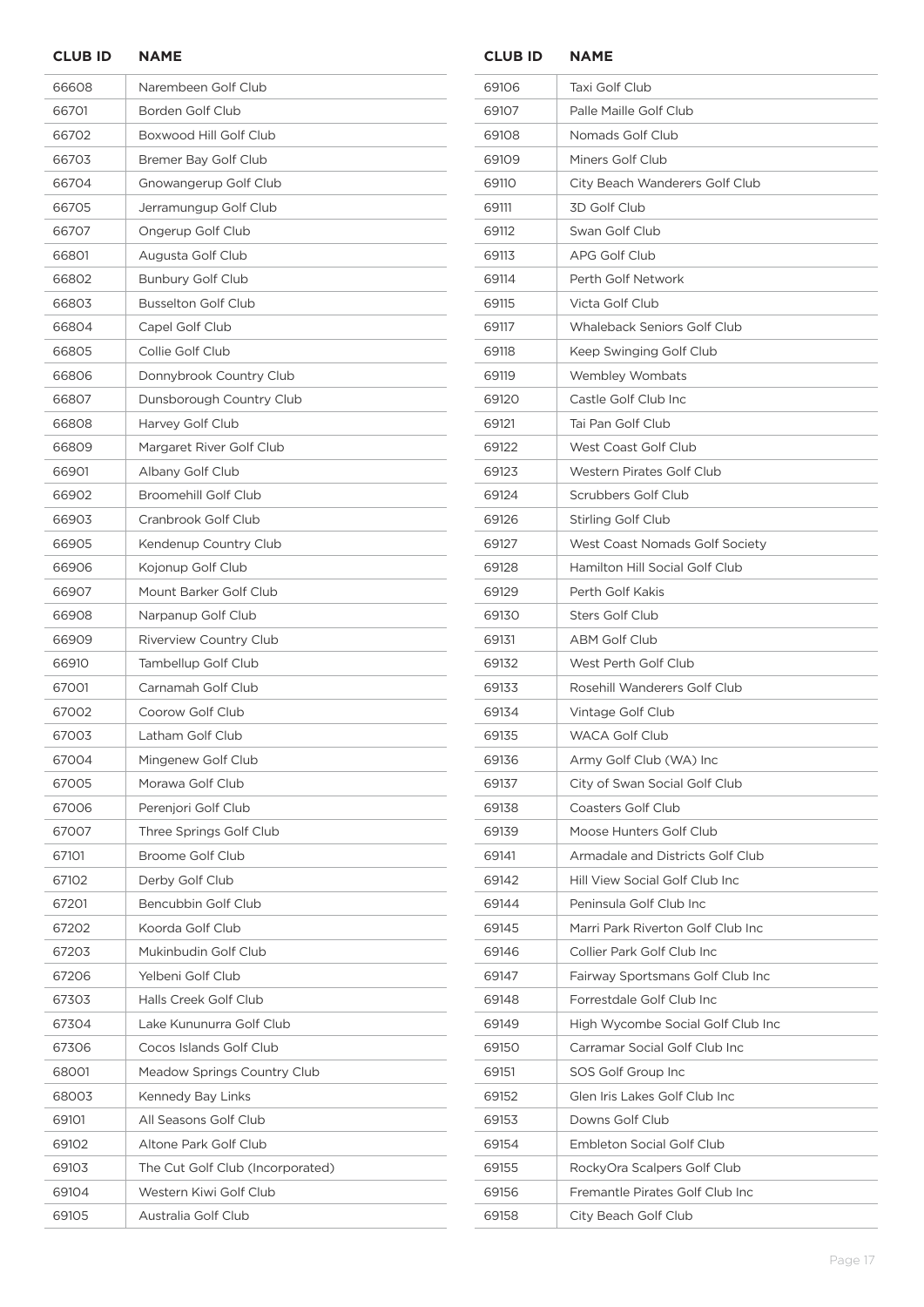| <b>CLUB ID</b> | <b>NAME</b>                                              |
|----------------|----------------------------------------------------------|
| 69159          | Northside Social Golf Club Inc                           |
| 69160          | <b>Watersiders Golf Club</b>                             |
| 69161          | Northerners Golf Club                                    |
| 69162          | Marri Park - Casuarina Golf Club Inc                     |
| 69163          | Kalamunda Kiwi Golf Club of W.A. Inc                     |
| 69164          | <b>Philips Social Golf Club Inc</b>                      |
| 69165          | Eagles Golf Club                                         |
| 69167          | Beeches Tavern Social Golf Club                          |
| 69168          | Kalahari Safari Golf Club                                |
| 69169          | Wanderers Golf Club Perth Inc                            |
| 69170          | The Platinum Golf Club                                   |
| 69171          | Scuds Social Golf Club Inc                               |
| 69172          | WA Pharmacy Golf Club                                    |
| 69174          | Aus Chinese Golf Association                             |
| 69176          | WA Fire Brigades Golf Club                               |
| 69177          | Charity Golf Club WA                                     |
| 69178          | Rosehill Social Golf Club                                |
| 69179          | Pine Creek Golf Club Inc                                 |
| 69180          | Downunder Golf Club                                      |
| 69181          | Irish Perth Golf Society                                 |
| 69182          | Rover 60 Social Golf Club                                |
| 69183          | Cambridge Golf Club                                      |
| 69184          | <b>Strikers Social Golf Club</b>                         |
| 69185          | Westside Golf Club                                       |
| 69186          | <b>Australian Golf Network</b>                           |
| 69187          | Wanna Bees Golf Club                                     |
| 69189          | Rockin Rollers Golf Club                                 |
| 69191          | Panna Heights Golf Club                                  |
| 69193          | K Golf Society                                           |
| 69195          | Skabenga Golf Club                                       |
| 69198          | The Earlybirds Golf Club                                 |
| 69199          | Wembley Downs Golf Club                                  |
| 69200          | Golf Frenzy Golf Club                                    |
| 69201          | Wembley Golf Club                                        |
| 69202          | Western Australia Dental Association (WADA) Golf<br>Club |
| 69203          | <b>Willetton Golf Club</b>                               |
| 69204          | Zambezi Golf Club                                        |
| 70010          | Tasmania Police Golf Club                                |
| 76203          | <b>Bothwell Golf Club</b>                                |
| 76207          | Claremont Golf Club                                      |
| 76208          | Colebrook Golf Club                                      |
| 76211          | Dover Golf Club                                          |
| 76212          | Elderslie Golf Club                                      |
| 76214          | New Town Bay Golf Club                                   |
| 76217          | Geeveston Golf Club                                      |
| 76220          | Huon Valley Golf Club                                    |
| 76222          | Kingston Beach Golf Club                                 |

| <b>CLUB ID</b> | <b>NAME</b>                       |
|----------------|-----------------------------------|
| 76224          | Llanherne Golf Club               |
| 76230          | Dunalley Golf Club                |
| 76231          | New Norfolk Golf Club             |
| 76232          | North West Bay Golf Club          |
| 76233          | Oatlands Golf Club                |
| 76234          | Orford Golf Club                  |
| 76235          | <b>Ouse Golf Club</b>             |
| 76237          | Pittwater Golf Club               |
| 76241          | <b>Richmond Golf Club</b>         |
| 76245          | Royal Hobart Golf Club            |
| 76250          | Iron Pot Golf Club                |
| 76256          | Swansea Golf Club                 |
| 76257          | <b>Tarraleah Golf Club</b>        |
| 76258          | <b>Tasman Golf Club</b>           |
| 76259          | Tasmania Golf Club                |
| 76260          | <b>Tea Tree Golf Club</b>         |
| 76267          | <b>Bagdad Community Golf Club</b> |
| 76302          | Bicheno Golf Club                 |
| 76304          | <b>Bridport Golf Club</b>         |
| 76306          | Campbell Town Golf Club           |
| 76309          | Deloraine Golf Club               |
| 76313          | <b>Exeter Golf Club</b>           |
| 76315          | <b>Flinders Island Golf Club</b>  |
| 76316          | <b>Freycinet Golf Club</b>        |
| 76318          | George Town Golf Club             |
| 76319          | Greens Beach Golf Club            |
| 76323          | Launceston Golf Club              |
| 76325          | Longford Golf Club                |
| 76326          | Malahide Golf Club                |
| 76327          | Moorina Golf Club                 |
| 76328          | Mowbray Golf Club                 |
| 76338          | Poatina Golf Club                 |
| 76342          | Ringarooma Golf Club              |
| 76343          | Riverside Golf Club               |
| 76346          | Scottsdale Golf Club              |
| 76352          | St Helens Golf Club               |
| 76353          | <b>St Marys Golf Club</b>         |
| 76364          | PROSPECT VALE GOLF CLUB           |
| 76365          | Scamander River Golf Club         |
| 76368          | Tam O'Shanter Golf Club           |
| 76370          | Country Club Tasmania             |
| 76371          | Quamby Estate Golf and Country C  |
| 76405          | <b>Burnie Golf Club</b>           |
| 76410          | Devonport Golf Club               |
| 76421          | King Island Golf Club             |
| 76429          | Mountain Vista Golf Club          |
| 76436          | Penguin Golf Club                 |
| 76439          | Port Sorell Golf Club             |